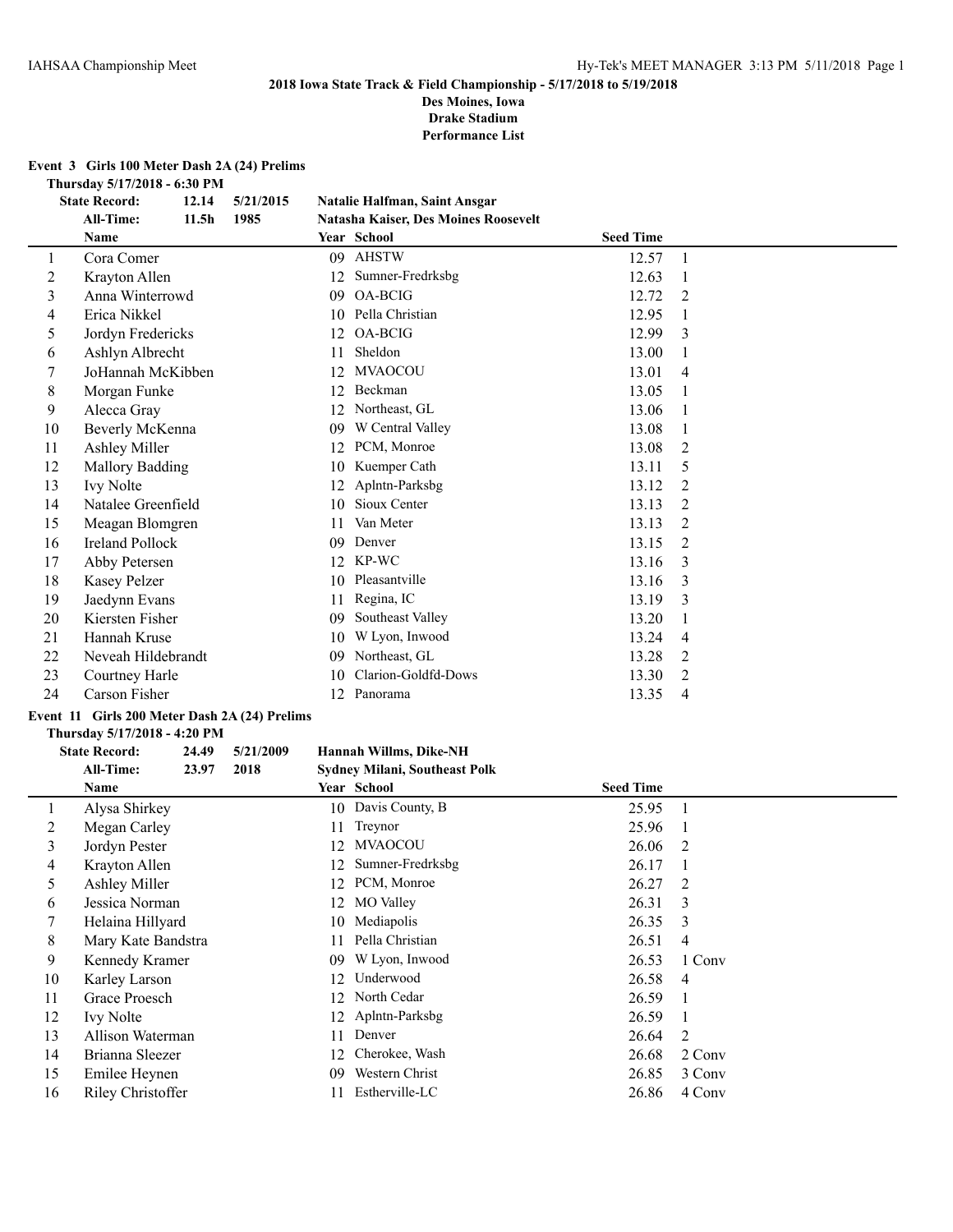**Des Moines, Iowa Drake Stadium**

|                | Event 11  (Girls 200 Meter Dash 2A (24) Prelims) |       |           |    |                               |                  |                |
|----------------|--------------------------------------------------|-------|-----------|----|-------------------------------|------------------|----------------|
|                | <b>Name</b>                                      |       |           |    | Year School                   | <b>Seed Time</b> |                |
| 17             | Megan Durbin                                     |       |           |    | 12 Greene County              | 26.89            | $\mathbf{1}$   |
| 18             | Morgan Funke                                     |       |           |    | 12 Beckman                    | 26.99            | $\overline{c}$ |
| 19             | Lily Peterson                                    |       |           |    | 12 Alta/Aurelia               | 27.03            | 2              |
| 20             | Meagan Blomgren                                  |       |           | 11 | Van Meter                     | 27.07            | 1              |
| 21             | Alecca Gray                                      |       |           |    | 12 Northeast, GL              | 27.12            | $\mathfrak{2}$ |
| 22             | <b>Mallory Badding</b>                           |       |           |    | 10 Kuemper Cath               | 27.27            | 5              |
| 23             | <b>Bailey Anderson</b>                           |       |           |    | 12 Mount Ayr                  | 27.28            | $\overline{2}$ |
| 24             | Kiersten Fisher                                  |       |           |    | 09 Southeast Valley           | 27.28            | 3              |
|                | Event 19 Girls 400 Meter Dash 2A (24)            |       |           |    |                               |                  |                |
|                | Thursday 5/17/2018 - 7:00 PM                     |       |           |    |                               |                  |                |
|                | <b>State Record:</b>                             | 53.96 | 5/20/2010 |    | Hannah Willms, Dike-NH        |                  |                |
|                | <b>All-Time:</b>                                 | 53.70 | 2018      |    | Sydney Milani, Southeast Polk |                  |                |
|                | Name                                             |       |           |    | Year School                   | <b>Seed Time</b> |                |
| 1              | Jordyn Pester                                    |       |           |    | 12 MVAOCOU                    | 58.49            | $\mathbf{1}$   |
| $\overline{c}$ | Lily Peterson                                    |       |           |    | 12 Alta/Aurelia               | 59.38            | $\mathbf{1}$   |
| 3              | Karley Larson                                    |       |           |    | 12 Underwood                  | 1:00.05          | 2              |
| 4              | Grace Proesch                                    |       |           |    | 12 North Cedar                | 1:00.08          | 1              |
| 5              | Devyn Kemble                                     |       |           |    | 12 Panorama                   | 1:00.13          | 1              |
| 6              | Kennedy Kramer                                   |       |           |    | 09 W Lyon, Inwood             | 1:00.29          | $\mathbf{1}$   |
| 7              | Maci Freund                                      |       |           |    | 09 Aplntn-Parksbg             | 1:01.48          | $\mathbf{1}$   |
| 8              | Annie Gahan                                      |       |           |    | 09 Regina, IC                 | 1:01.63          | 2              |
| 9              | Kortney Drake                                    |       |           | 11 | Wilton                        | 1:01.97          | 2              |
| 10             | <b>Brenna Jacobs</b>                             |       |           | 12 | Osage                         | 1:02.07          | 1              |
| 11             | Jessica Norman                                   |       |           |    | 12 MO Valley                  | 1:02.83          | 3              |
| 12             | Ryin Lehmann                                     |       |           |    | 11 N Fayette Val              | 1:03.00          | $\overline{c}$ |
| 13             | Abbagail Evans                                   |       |           |    | 10 Mid-Prairie, W             | 1:03.02          | $\mathbf{1}$   |
| 14             | Chloe Morgan                                     |       |           |    | 10 Pella Christian            | 1:03.09          | $\overline{2}$ |
| 15             | Mackenzie King                                   |       |           |    | 09 Emmetsburg                 | 1:03.21          | 2              |
| 16             | Megan Niewoehner                                 |       |           | 11 | Sumner-Fredrksbg              | 1:03.29          | 3              |
| 17             | Taylor McDonald                                  |       |           |    | 12 Monticello                 | 1:03.86          | 3              |
| 18             | Jenna Merical                                    |       |           |    | 10 W Central Valley           | 1:03.88          | $\overline{2}$ |
| 19             | Makayla Archer                                   |       |           |    | 09 KP-WC                      | 1:03.90          | 2              |
| 20             | Madison Funk                                     |       |           |    | 09 Columbus Cath              | 1:04.01          | 4              |
| 21             | <b>Kylee Sanders</b>                             |       |           |    | 09 Louisa-Musc                | 1:04.27          | 3              |
| 22             | Jadyn Bennett                                    |       |           |    | 09 Dike-NH                    | 1:04.37          | 5              |
| 23             | Charlotte Wetjen                                 |       |           |    | 09 Williamsburg               | 1:04.85          | 6              |
| 24             | Anna Lehmann                                     |       |           |    | 10 Forest City                | 1:04.91          | 4              |
|                | Event 27 Girls 800 Meter Run 2A (24)             |       |           |    |                               |                  |                |
|                | Saturday 5/19/2018 - 10:40 AM                    |       | 5/10/2007 |    |                               |                  |                |

|   | <b>State Record:</b> | 2:12.12 | 5/19/2007 | <b>Ashley Miller, Tipton</b>           |                  |                |
|---|----------------------|---------|-----------|----------------------------------------|------------------|----------------|
|   | All-Time:            | 2:07.18 | 2016      | <b>Joy Ripslinger, Assumption, Dav</b> |                  |                |
|   | <b>Name</b>          |         |           | <b>Year School</b>                     | <b>Seed Time</b> |                |
|   | Anna Hostetler       |         |           | 12 Mid-Prairie, W                      | 2:24.11          |                |
|   | Devyn Kemble         |         |           | 12 Panorama                            | 2:24.15          | $\mathcal{L}$  |
|   | Sophia Jungling      |         |           | 10 Aplntn-Parksbg                      | 2:24.88          | $\blacksquare$ |
| 4 | Kate Crawford        |         |           | 10 ACGC                                | 2:25.53          | $\overline{2}$ |
|   | Paige Holub          |         |           | 12 Monticello                          | 2:25.56          | $\overline{2}$ |
| 6 | Marie Hostetler      |         |           | 10 Mid-Prairie, W                      | 2:26.06          | 2              |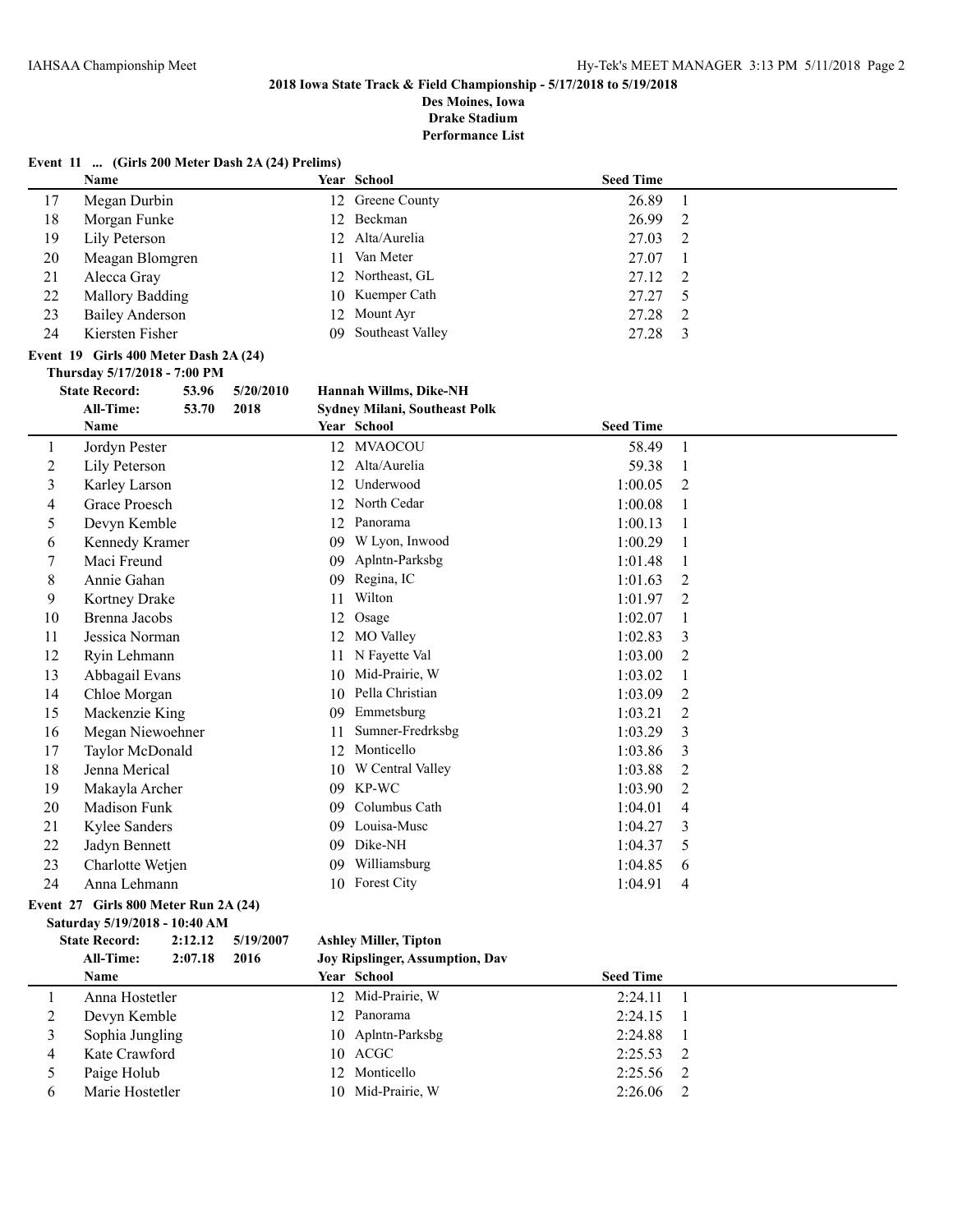**Drake Stadium**

**Performance List**

## **Event 27 ... (Girls 800 Meter Run 2A (24))**

|    | Name           |     | Year School    | <b>Seed Time</b> |                |
|----|----------------|-----|----------------|------------------|----------------|
| 7  | Rylee Wright   |     | 12 KP-WC       | 2:27.59          |                |
| 8  | Suzanne Putze  |     | 12 KP-WC       | 2:27.89          | $\mathfrak{D}$ |
| 9  | Ryann Portch   | 10  | AHSTW          | 2:28.26          |                |
| 10 | Kylie Morrison | 10  | Logan-Magnolia | 2:29.38          | $\mathfrak{D}$ |
| 11 | Macay Van'tHul | 10  | Western Christ | 2:29.88          | 3              |
| 12 | Carly Hasken   | 12. | Northeast, GL  | 2:30.64          |                |
| 13 | Patty Teggatz  | 12. | Hampton-Dumont | 2:30.64          |                |
| 14 | Violet Lapke   | 10  | Logan-Magnolia | 2:30.64          | 3              |
| 15 | Maddie Usher   | 09  | New Hampton    | 2:30.65          | 2              |
| 16 | Miya Messerich | 11  | Northeast, GL  | 2:30.84          | 2              |
| 17 | Emily Lewis    | 11  | Centerville    | 2:30.85          | $\mathcal{E}$  |
| 18 | Cassie Cox     | 11  | North Cedar    | 2:31.60          | 3              |
| 19 | Gwen Steffen   | 09  | Panorama       | 2:31.76          | 3              |
| 20 | Lily Anderson  | 11  | Cherokee, Wash | 2:32.94          | 4              |
| 21 | Megan Johnson  | 10  | Aplntn-Parksbg | 2:33.40          | 3              |
| 22 | Emma Squiers   | 11  | Beckman        | 2:33.42          | 4              |
| 23 | Lauren Rohwer  | 12. | Alta/Aurelia   | 2:34.25          |                |
| 24 | Bailey Kenyon  | 10. | Manson NW Web  | 2:38.12          | 2              |

## **Event 35 Girls 1500 Meter Run 2A (24)**

**Saturday 5/19/2018 - 2:52 PM**

## **State Record: 4:33.41 5/20/2017 Anna Hostetler, Mid-Prairie,**

**All-Time: 4:26.39 2011 Shelby Houlihan, Sioux City East**

|    | Name                 |    | Year School       | <b>Seed Time</b> |                |
|----|----------------------|----|-------------------|------------------|----------------|
|    | Anna Hostetler       |    | 12 Mid-Prairie, W | 4:51.76          | $\overline{1}$ |
| 2  | Marie Hostetler      |    | 10 Mid-Prairie, W | 4:52.78          | 2              |
| 3  | Kate Crawford        |    | 10 ACGC           | 5:01.20          | -1             |
| 4  | Paige Holub          | 12 | Monticello        | 5:01.61          |                |
| 5  | Sophia Jungling      |    | 10 Aplntn-Parksbg | 5:04.74          | 2              |
| 6  | Madeline Rhomberg    | 11 | Cascade           | 5:05.57          | 1              |
|    | Ella Waddle          | 09 | Panorama          | 5:08.02          | 2              |
| 8  | Cam Reeg             |    | 12 Bellevue       | 5:08.21          | 2              |
| 9  | Madison Kelchen      | 11 | Cascade           | 5:12.02          | 3              |
| 10 | Kaitlin Wille        | 11 | Williamsburg      | 5:12.91          | 3              |
| 11 | <b>Emily Treptow</b> | 11 | Jesup             | 5:14.57          | $\overline{4}$ |
| 12 | Taylor Sporrer       |    | 10 Logan-Magnolia | 5:17.22          | 1              |
| 13 | Jordyn Patterson     |    | 12 Monticello     | 5:18.39          | 5              |
| 14 | Madison Schiernbeck  | 11 | OA-BCIG           | 5:18.42          | 2              |
| 15 | Heidi Hall           | 12 | <b>AHSTW</b>      | 5:18.79          | 3              |
| 16 | Jill Vonnahme        | 12 | Pocahon Area      | 5:19.03          | -1             |
| 17 | Macy Niewoehner      | 12 | Sumner-Fredrksbg  | 5:20.17          |                |
| 18 | Patty Teggatz        | 12 | Hampton-Dumont    | 5:23.55          | 2              |
| 19 | Whitney Minderhoud   | 10 | Western Christ    | 5:23.87          |                |
| 20 | Remi Duwa            |    | 10 Pekin          | 5:24.88          | 3              |
| 21 | Magan Christopherson | 10 | Okoboji, Milford  | 5:24.90          | $\overline{2}$ |
| 22 | Katelyn Peters       | 12 | Woodward-Grangr   | 5:25.10          | 3              |
| 23 | Amanda Smith         | 11 | Tipton            | 5:26.47          | 4              |
| 24 | Hannah Booth         | 12 | Ogden             | 5:29.40          | $\overline{c}$ |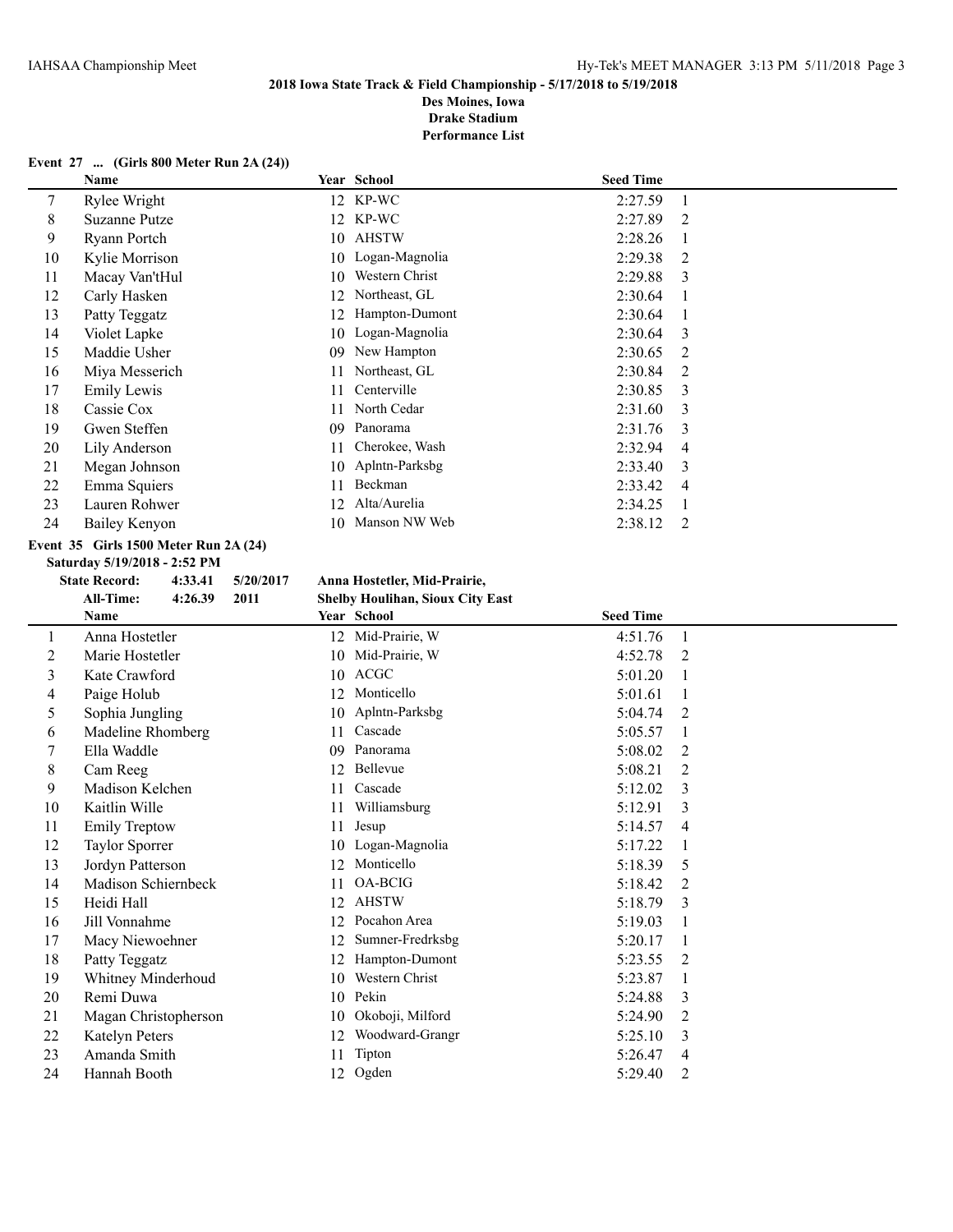**Des Moines, Iowa Drake Stadium**

**Performance List**

**Event 43 Girls 3000 Meter Run 2A (24)**

**Thursday 5/17/2018 - 3:20 PM**<br>State Record: 9:47.52 5/18/2017

|                | $1.001$ suay $3/17/2010 - 3.201$ M<br><b>State Record:</b> | 9:47.52 | 5/18/2017 |    | Anna Hostetler, Mid-Prairie, |                  |    |  |
|----------------|------------------------------------------------------------|---------|-----------|----|------------------------------|------------------|----|--|
|                | <b>All-Time:</b>                                           | 9:24.67 | 5/22/2014 |    | Stephanie Jenks, Linn-Mar    |                  |    |  |
|                | Name                                                       |         |           |    | Year School                  | <b>Seed Time</b> |    |  |
| 1              | Kate Crawford                                              |         |           |    | 10 ACGC                      | 10:42.12         | 1  |  |
| $\overline{2}$ | Ella Waddle                                                |         |           | 09 | Panorama                     | 10:48.74         | 2  |  |
| $\mathfrak{Z}$ | Anna Hostetler                                             |         |           | 12 | Mid-Prairie, W               | 11:15.07         |    |  |
| 4              | Madeline Rhomberg                                          |         |           | 11 | Cascade                      | 11:15.59         |    |  |
| 5              | Jill Vonnahme                                              |         |           | 12 | Pocahon Area                 | 11:16.45         |    |  |
| 6              | Taylor Sporrer                                             |         |           | 10 | Logan-Magnolia               | 11:17.99         | -1 |  |
| 7              | Cam Reeg                                                   |         |           | 12 | Bellevue                     | 11:18.19         | 2  |  |
| 8              | Emma Swanson                                               |         |           | 12 | <b>ACGC</b>                  | 11:19.51         | 3  |  |
| 9              | Mia Knudsen                                                |         |           | 10 | Osage                        | 11:22.49         | 1  |  |
| 10             | Heidi Hall                                                 |         |           | 12 | <b>AHSTW</b>                 | 11:24.46         | 2  |  |
| 11             | Madison Kelchen                                            |         |           | 11 | Cascade                      | 11:24.60         | 3  |  |
| 12             | <b>Emily Treptow</b>                                       |         |           | 11 | Jesup                        | 11:24.72         |    |  |
| 13             | Marie Hostetler                                            |         |           | 10 | Mid-Prairie, W               | 11:24.99         | 2  |  |
| 14             | Raven Brown                                                |         |           | 10 | Emmetsburg                   | 11:26.93         | 2  |  |
| 15             | Patty Teggatz                                              |         |           | 12 | Hampton-Dumont               | 11:28.49         | 2  |  |
| 16             | Madalyn Moline                                             |         |           | 09 | Manson NW Web                | 11:32.90         | 3  |  |
| 17             | Anessa Schoo                                               |         |           | 11 | Sheldon                      | 11:33.25         | 1  |  |
| 18             | Olivia Burke                                               |         |           | 11 | New Hampton                  | 11:36.55         | 3  |  |
| 19             | Allison Renfro                                             |         |           | 11 | Mediapolis                   | 11:38.38         | 3  |  |
| 20             | Rachel Larabee                                             |         |           | 12 | Monticello                   | 11:38.86         | 2  |  |
| 21             | Tori Castle                                                |         |           | 10 | Treynor                      | 11:39.33         | 3  |  |
| 22             | Emily Schlarmann                                           |         |           | 10 | Monticello                   | 11:39.48         | 3  |  |
| 23             | Kaylynne Bechen                                            |         |           | 12 | KP-WC                        | 11:47.14         | 2  |  |
| 24             | Jimena Fierro                                              |         |           | 10 | West Liberty                 | 11:50.28         | 4  |  |
|                |                                                            |         |           |    |                              |                  |    |  |

## **Event 50 Girls 100 Meter Hurdles 2A (24) Prelims**

## **Friday 5/18/2018 - 3:40 PM**

# **State Record: 14.33 5/23/2009 Alex Gochenour, Logan-Mag.**

**All-Time: 13.90 4/13/2010 Alex Gochenour, Logan-Mag.**

|    | <b>Name</b>                 |    | Year School      | <b>Seed Time</b> |              |
|----|-----------------------------|----|------------------|------------------|--------------|
|    | Morgan Johnk                | 11 | Panorama         | 15.29            |              |
| 2  | <b>Heather Boeckenstedt</b> | 11 | Beckman          | 15.47            | $\Box$       |
| 3  | Hannah Irlbeck              | 11 | Kuemper Cath     | 15.80            |              |
| 4  | Olivia Diggins              | 10 | Logan-Magnolia   | 15.87            | 2            |
| 5  | Kiersten Fisher             | 09 | Southeast Valley | 15.94            | $\mathbf{1}$ |
| 6  | Kelsey Koch                 | 11 | Forest City      | 15.99            |              |
| 7  | Linsey Ford                 | 11 | Wilton           | 16.00            |              |
| 8  | Kelly Proesch               | 09 | North Cedar      | 16.01            | 2            |
| 9  | Abbey Griffin               | 10 | Albia            | 16.01            |              |
| 10 | Isabelle Gradwell           | 12 | W Marshall       | 16.18            | 2            |
| 11 | Alyssa Johnson              | 12 | Mount Ayr        | 16.20            | 2            |
| 12 | Kylan Straight              | 12 | Logan-Magnolia   | 16.24            | -3           |
| 13 | Madeline Hinz               | 10 | Garner-Hay/Vent  | 16.26            | 2            |
| 14 | Paige Kisley                | 09 | Osage            | 16.27            | -3           |
| 15 | Jordan Simon                | 10 | Cascade          | 16.28            | 3            |
| 16 | Jessica Sump                | 10 | Pocahon Area     | 16.35            | 2            |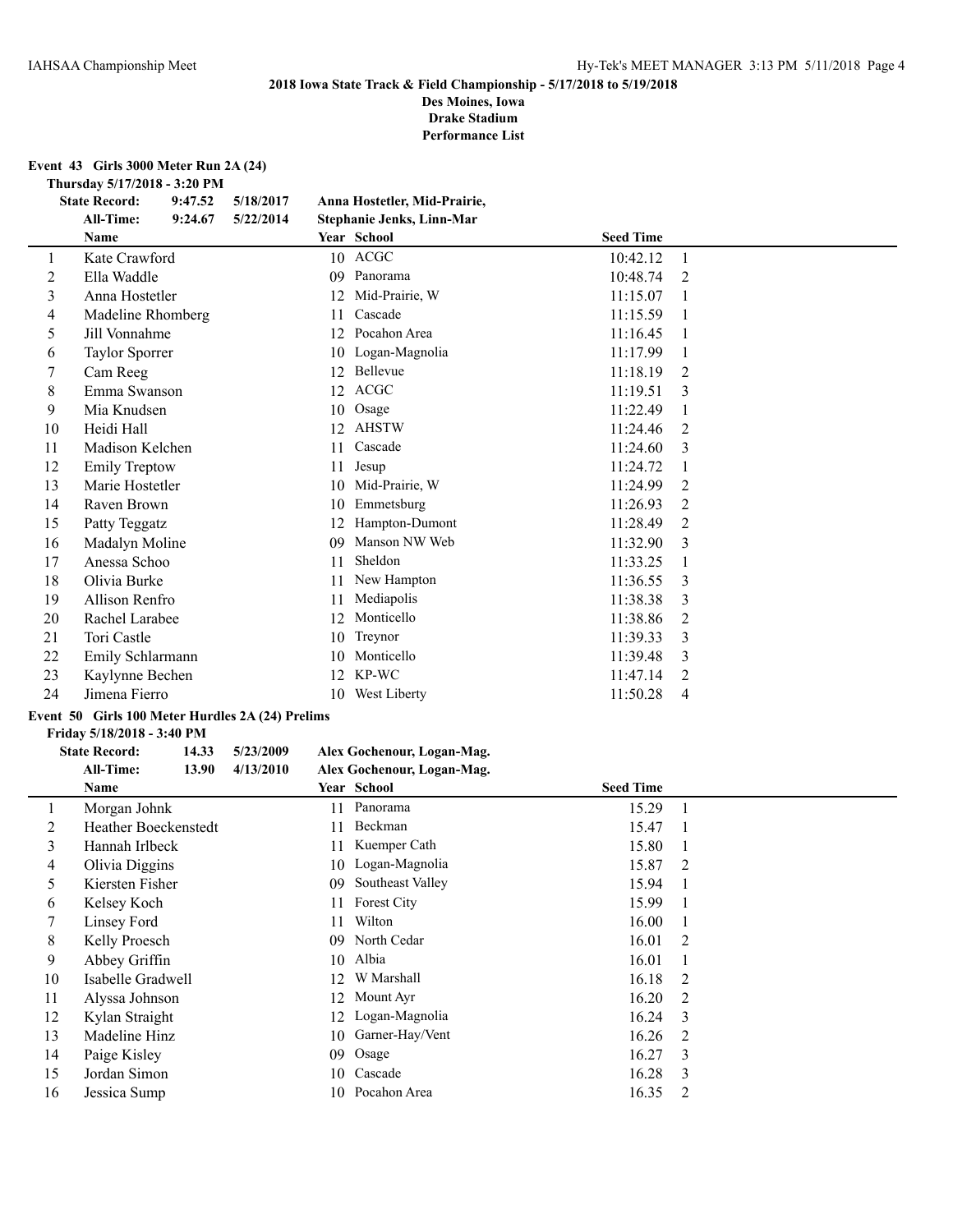**Event 50 ... (Girls 100 Meter Hurdles 2A (24) Prelims)**

# **2018 Iowa State Track & Field Championship - 5/17/2018 to 5/19/2018**

**Des Moines, Iowa Drake Stadium**

|    | Name                                                      |         |                       |    | Year School                                | <b>Seed Time</b>           |                |
|----|-----------------------------------------------------------|---------|-----------------------|----|--------------------------------------------|----------------------------|----------------|
| 17 | Jessica Flaherty                                          |         |                       | 11 | Alta/Aurelia                               | 16.37                      | 3              |
| 18 | Alecca Gray                                               |         |                       | 12 | Northeast, GL                              | 16.38                      | 4              |
| 19 | Gabrielle Guilford                                        |         |                       | 09 | Monticello                                 | 16.51                      | 3              |
| 20 | Megan Cowman                                              |         |                       | 11 | PCM, Monroe                                | 16.51                      | 2              |
| 21 | Melinda Puumala                                           |         |                       | 11 | E Marshall                                 | 16.53                      | $\overline{4}$ |
| 22 | Hannah Isley                                              |         |                       | 12 | Albia                                      | 16.55                      | 3              |
| 23 | Ashlyn Albrecht                                           |         |                       | 11 | Sheldon                                    | 16.61                      | $\mathbf{1}$   |
| 24 | Camryn Cleveringa                                         |         |                       | 12 | Sioux Center                               | 16.75                      | 2              |
|    | Event 58 Girls 400 Meter Hurdles 2A (24)                  |         |                       |    |                                            |                            |                |
|    | Friday 5/18/2018 - 5:20 PM                                |         |                       |    |                                            |                            |                |
|    | <b>State Record:</b>                                      | 1:02.62 | 5/20/2011             |    | <b>Alex Gochenour, Logan-Mag</b>           |                            |                |
|    | All-Time:                                                 | 57.3h   | 1975                  |    | Debbie Esser, Woodbine                     |                            |                |
|    | Name                                                      |         |                       |    | Year School                                | <b>Seed Time</b>           |                |
| 1  | Anmarie Stuit                                             |         |                       |    | 12 Unity Chrst, OC                         | 1:06.10                    | $\mathbf{1}$   |
| 2  | Margo Chipps                                              |         |                       |    | 09 PCM, Monroe                             | 1:06.11                    | 1              |
| 3  | Morgan Fopma                                              |         |                       | 11 | Pella Christian                            | 1:06.98                    | $\overline{2}$ |
| 4  | Mikayla Turek                                             |         |                       | 11 | Unity Chrst, OC                            | 1:07.50                    | $\overline{2}$ |
| 5  | Jaylen Votroubek                                          |         |                       | 10 | West Branch                                | 1:07.92                    | 1              |
| 6  | Ryin Lehmann                                              |         |                       | 11 | N Fayette Val                              | 1:08.04                    | 1              |
| 7  | Tessa Fields                                              |         |                       | 12 | North Cedar                                | 1:08.39                    | $\overline{2}$ |
| 8  | <b>Hailey Sanders</b>                                     |         |                       | 10 | Louisa-Musc                                | 1:08.60                    | 3              |
| 9  | Isabelle Gradwell                                         |         |                       |    | 12 W Marshall                              | 1:08.67                    | 1              |
| 10 | Kelsey Koch                                               |         |                       | 11 | Forest City                                | 1:08.88                    | $\overline{2}$ |
| 11 | Zoe Miller                                                |         |                       | 10 | Jesup                                      | 1:09.04                    | 2              |
| 12 | Cecilia Myers                                             |         |                       |    | 12 Underwood                               | 1:09.22                    | $\mathbf{1}$   |
| 13 | <b>Brooke Shafer</b>                                      |         |                       | 09 | Eddyvl-Blakes/F                            | 1:09.72                    | 3              |
| 14 | Melinda Puumala                                           |         |                       | 11 | E Marshall                                 | 1:10.01                    | 3              |
| 15 | Natalie Barth                                             |         |                       | 10 | Van Meter                                  | 1:10.19                    | 1              |
| 16 | Sydney Olson                                              |         |                       | 10 | Sheldon                                    | 1:10.20                    | 3              |
| 17 | Alicia Turnquist                                          |         |                       |    | 12 Alta/Aurelia                            | 1:10.76                    | 1              |
| 18 | Delaney Joyce                                             |         |                       |    | 09 Emmetsburg                              | 1:10.81                    | $\overline{c}$ |
| 19 | <b>Lilly Miller</b>                                       |         |                       | 11 | I-35, Truro                                | 1:10.84                    | 2              |
| 20 | Megan Rathjen                                             |         |                       | 10 | Williamsburg                               | 1:10.85                    | 4              |
| 21 | Calli Wareham                                             |         |                       | 12 | <b>OA-BCIG</b>                             | 1:10.98                    | 2              |
| 22 | Claire Quirk                                              |         |                       |    | 09 New Hampton                             | 1:11.02                    | 3              |
| 23 | Kessa Jones                                               |         |                       | 11 | Mid-Prairie, W                             | 1:11.06                    | 4              |
| 24 | Annie Gahan                                               |         |                       |    | 09 Regina, IC                              | $1:11.59$ 5                |                |
|    | Event 67 Girls 4x100 Meter Shuttle Hurdle 2A (24) Prelims |         |                       |    |                                            |                            |                |
|    | Thursday 5/17/2018 - 7:40 PM                              |         |                       |    |                                            |                            |                |
|    | <b>State Record:</b>                                      | 1:05.29 | 5/21/2011             |    | West Fork, S, West Fork, S                 |                            |                |
|    |                                                           |         |                       |    | S Weiland, B Fleshner, L Peterson, T Twedt |                            |                |
|    | <b>All-Time:</b>                                          | 1:00.61 | 5/18/2017             |    | Waukee, Waukee                             |                            |                |
|    |                                                           |         |                       |    | S Winger, M Gray, L Nelson, H Schau        |                            |                |
|    | Team                                                      |         |                       |    | Relay                                      | <b>Seed Time</b>           |                |
| 1  | Beckman                                                   |         |                       |    |                                            | 1:07.50                    | -1             |
|    | 1) Brooke Lucas 12                                        |         | 2) Addie McDermott 11 |    | 3) Anika Brehm 12                          | 4) Heather Boeckenstedt 11 |                |
|    | 5) Nell McDermott 09                                      |         | 6) Melanie Lutgen 09  |    |                                            |                            |                |
|    |                                                           |         |                       |    |                                            |                            |                |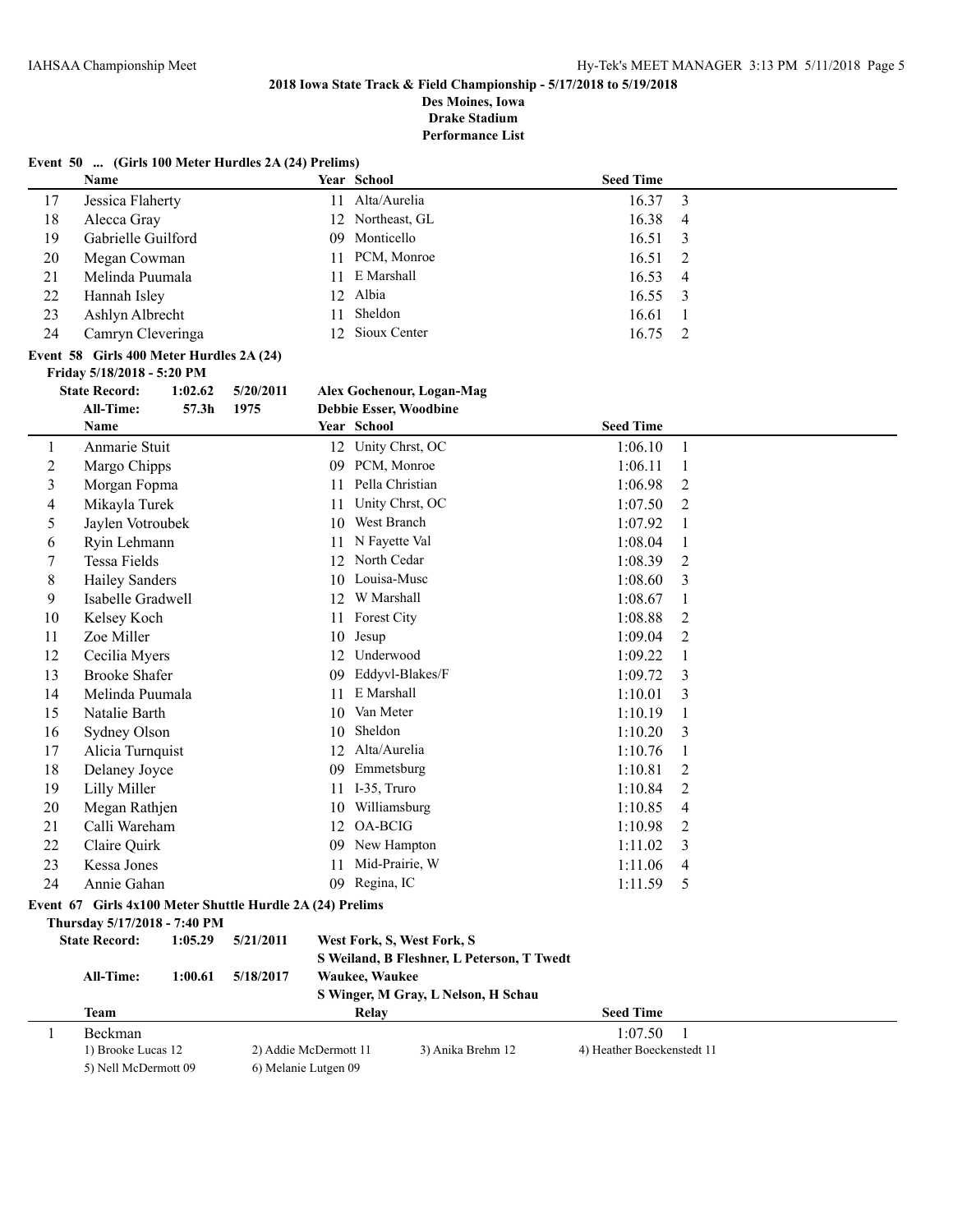## **Event 67 ... (Girls 4x100 Meter Shuttle Hurdle 2A (24) Prelims)**

|    | Team                     | Relay                    |                        | <b>Seed Time</b>          |
|----|--------------------------|--------------------------|------------------------|---------------------------|
| 2  | North Cedar              |                          |                        | 1:08.03<br>1              |
|    | 1) Kelly Proesch 09      | 2) Darby Hawtrey 12      | 3) Tessa Fields 12     | 4) Andrea Wachendorf 10   |
|    | 5) Kyra Lange 09         | 6) Averee Kasik 09       |                        |                           |
| 3  | Monticello               |                          |                        | 1:08.64<br>$\overline{2}$ |
|    | 1) Kaylee Stephen 12     | 2) Maria Recker 12       | 3) Macy McDonough 12   | 4) Gabrielle Guilford 09  |
|    | 5) Jaelynn Kraus 11      | 6) Emma Brighton 10      |                        |                           |
| 4  | PCM, Monroe              |                          |                        | 1:08.72<br>1              |
|    | 1) Lexi Kuecker 10       | 2) Morgan Uhlenhopp 11   | 3) Margo Chipps 09     | 4) Megan Cowman 11        |
|    | 5) Maybelle Smith 10     | 6) Baylee Smith 12       |                        |                           |
| 5  | Logan-Magnolia           |                          |                        | 1:09.03<br>1              |
|    | 1) Olivia Diggins 10     | 2) Alexis Fender 12      | 3) Mackenzie Cunard 12 | 4) Kylan Straight 12      |
|    | 5) Megan Wilson 12       | 6) Paige Lease 10        |                        |                           |
| 6  | West Branch              |                          |                        | 1:09.03<br>$\overline{2}$ |
|    | 1) Jaylen Votroubek 10   | 2) Sasha Koenig 09       | 3) Tatum Koenig 12     | 4) Kaiya Luneckas 10      |
|    | 5) Aubrey Baylor 10      | 6) Lexie Peak 09         |                        |                           |
| 7  | Panorama                 |                          |                        | 1:09.22<br>$\mathbf{1}$   |
|    | 1) Shey Storesund 09     | 2) Maddie Knapp 12       | 3) Maggie Woodvine 10  | 4) Morgan Johnk 11        |
|    | 5) Payton Douglass 10    | 6) Abigail Brown 10      |                        |                           |
| 8  | Cascade                  |                          |                        | 1:09.33<br>3              |
|    | 1) Brittany Koppes 12    | 2) Mae Felton 11         | 3) Julia Ludwig 09     | 4) Jordan Simon 10        |
|    | 5) Rachel Rhomberg 09    | 6) Libby Felton 09       |                        |                           |
| 9  | Central Lee              |                          |                        | 1:09.47<br>$\overline{2}$ |
|    | 1) Zoe Eschman 09        | 2) Hailey Tweedy 09      | 3) Abby Wellman 09     | 4) Wendolyn Hannum 12     |
|    | 5) Kaitlyn Hornung 11    | 6) Aleaya Klesner 09     |                        |                           |
| 10 | Forest City              |                          |                        | 1:09.54<br>$\mathbf{1}$   |
|    | 1) Haley Lappe 12        | 2) Kelsey Koch 11        | 3) Morgan Hobbs 12     | 4) Melissa Wilson 10      |
|    | 5) Kaylee Miller 09      | 6) Kallista Larson 10    |                        |                           |
| 11 | Emmetsburg               |                          |                        | 1:09.69<br>1              |
|    | 1) Ali Laubenthal 11     | 2) Jenna Joyce 09        | 3) Brielle Madden 09   | 4) Hailey Foxhoven 10     |
|    | 5) Macy McAllister 09    | 6) Delaney Joyce 09      |                        |                           |
| 12 | Underwood                |                          |                        | 1:09.79<br>2              |
|    | 1) Avery True 10         | 2) Logan Joens 10        | 3) Erica Rowe 10       | 4) Erin McMains 10        |
|    | 5) Cecilia Myers 12      | 6) Lauren Shapcott 12    |                        |                           |
| 13 | Alta/Aurelia             |                          |                        | 1:09.82<br>2              |
|    | 1) Hannah Loring 10      | 2) Jessica Larson 09     | 3) Alicia Turnquist 12 | 4) Jessica Flaherty 11    |
|    | 5) Abbie Watts 09        | 6) Kirah Kolpin 10       |                        |                           |
| 14 | Shenandoah               |                          |                        | 1:10.11<br>3              |
|    | 1) Roxy Denton 10        | 2) Karmyn Pickens 12     | 3) Adrianna Holmes 12  | 4) Faith Dailey 12        |
|    | 5) Claire Adkins 10      | 6) Brenna Godfread 09    |                        |                           |
| 15 | S Hamilton               |                          |                        | 1:10.19<br>$\overline{3}$ |
|    | 1) Emily Greenfield 10   | 2) Bridgit Schlafke 11   | 3) Rylee Woodall 11    | 4) Hailey Cavan 10        |
|    | 5) Emma Lewis 09         | 6) Emma Heeren 09        |                        |                           |
| 16 | Mount Ayr                |                          |                        | 1:10.19<br>$\overline{2}$ |
|    | 1) Keirston Klommhaus 11 | 2) Samantha Stewart 10   | 3) Jaycee Knight 10    | 4) Alyssa Johnson 12      |
|    | 5) Emma Mobley 11        | 6) Madison Birkenholz 10 |                        |                           |
| 17 | Garner-Hay/Vent          |                          |                        | 1:10.25<br>2              |
|    | 1) Madeline Hinz 10      | 2) Mara Anderson 11      | 3) Rachel Hejlik 11    | 4) Jillian Heitland 12    |
|    | 5) Lorna Whelan 09       | 6) Morgan Ryerson 09     |                        |                           |
| 18 | Centerville              |                          |                        | 1:10.27<br>3              |
|    | 1) Ysabella Berja 09     | 2) Abby White 09         | 3) Alyssa Anderson 10  | 4) Claire Mathews 09      |
|    | 5) Camille Hendricks 11  |                          |                        |                           |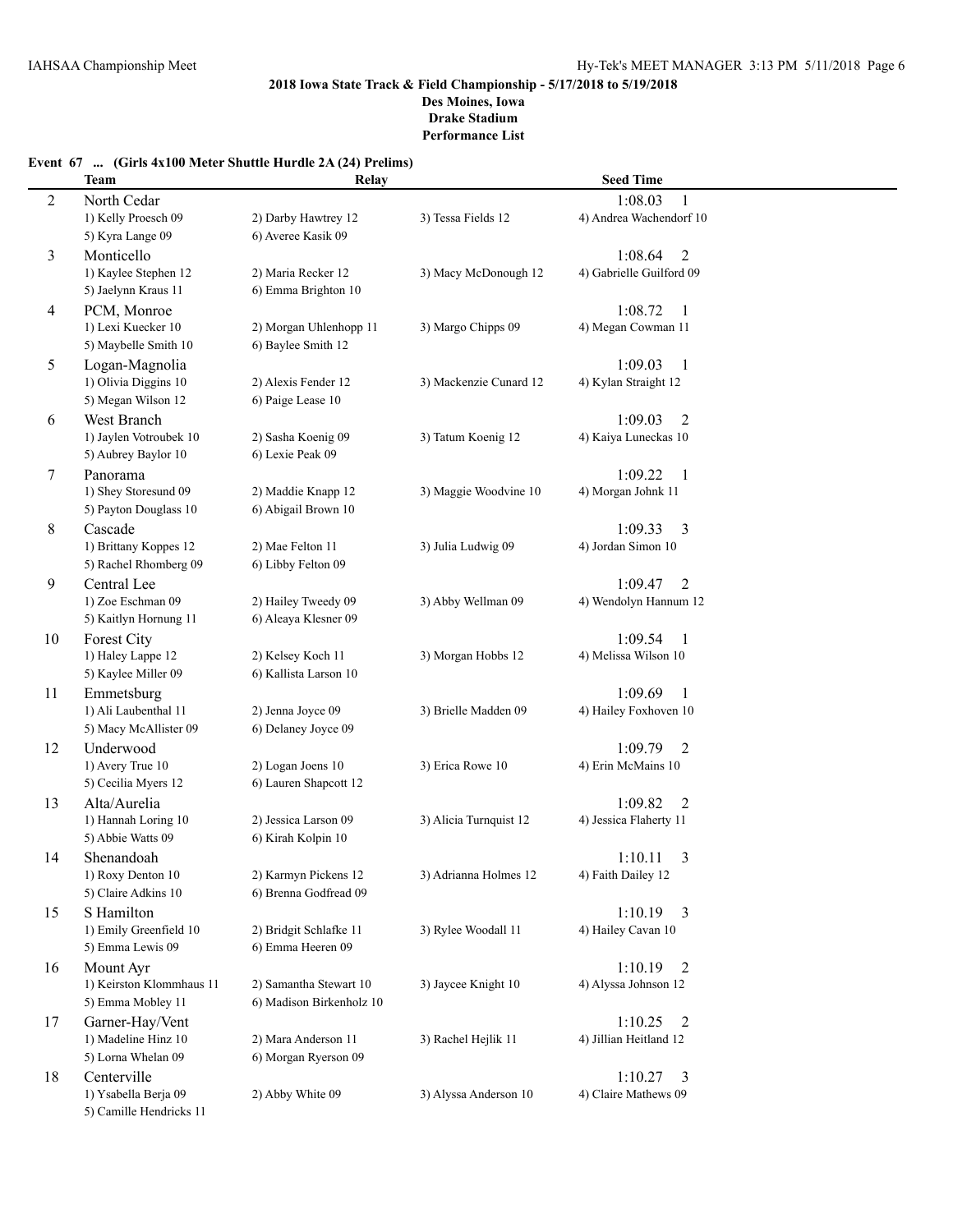## **Event 67 ... (Girls 4x100 Meter Shuttle Hurdle 2A (24) Prelims)**

|    | Team                                                                           | Relay                   |                        | <b>Seed Time</b>          |  |
|----|--------------------------------------------------------------------------------|-------------------------|------------------------|---------------------------|--|
| 19 | Sioux Center                                                                   |                         |                        | 1:10.28                   |  |
|    | 1) Ellie Schley 11                                                             | 2) Alyssa Mulder 11     | 3) Anna Mouw 12        | 4) Camryn Cleveringa 12   |  |
|    | 5) Dana DenHerder 10                                                           | 6) Sinay Diaz 09        |                        |                           |  |
| 20 | Greene County                                                                  |                         |                        | 1:10.60<br>4              |  |
|    | 1) Melanie Doran 11                                                            | 2) Sydney Schiltz 12    | 3) Izzy Bravard 10     | 4) Lillian Muir 09        |  |
|    | 5) Megan Doran 10                                                              | 6) Brianna Osterson 09  |                        |                           |  |
| 21 | Tipton                                                                         |                         |                        | 1:10.81<br>$\overline{4}$ |  |
|    | 1) Blake Ehler 11                                                              | 2) Ashlyn Curry 10      | 3) Liz Bierman 09      | 4) Tiffany Schott 12      |  |
|    | 5) Courtney Petersen 09                                                        | 6) Jaydon Bierman 09    |                        |                           |  |
| 22 | Van Meter                                                                      |                         |                        | 1:10.90<br>- 3            |  |
|    | 1) Cari Walton 10                                                              | 2) Aubrey Artzer 12     | 3) Jenna Schlueter 11  | 4) Natalie Barth 10       |  |
|    | 5) Abby Archer 11                                                              | 6) Jorja Hanselman 09   |                        |                           |  |
| 23 | E Marshall                                                                     |                         |                        | 1:11.09<br>- 3            |  |
|    | 1) McKaylie Coleman 12                                                         | 2) Brittany Anderson 12 | 3) Ryleigh Thompson 12 | 4) Melinda Puumala 11     |  |
|    | 5) Juliana Arifi 11                                                            | 6) Noemi Lotto 11       |                        |                           |  |
| 24 | W Lyon, Inwood                                                                 |                         |                        | 1:13.27<br>2              |  |
|    | 1) Caitlyn Lapka 09                                                            | 2) Korin Knobloch 09    | 3) Hayley Knoblock 09  | 4) Madison Hage 11        |  |
|    | 5) Rebekah Rinkenberger 11                                                     | 6) Taylor Rentschler 09 |                        |                           |  |
|    | Event 72 Girls 4x100 Meter Relay 2A (24) Prelims<br>Friday 5/18/2018 - 6:20 PM |                         |                        |                           |  |

**State Record: 49.30 5/17/2008 North Polk, North Polk S Humphrey, C Christensen, M Moeckly, J Andreassen All-Time: 47.55 4/28/2012 DM, Roosevelt; CR Jeff, DMR, CRJ**

|   | All-Time:<br>47.33       | 4/28/2012                | DM, ROOSEVEIT; CR JEII, DMR, CRJ |                         |              |
|---|--------------------------|--------------------------|----------------------------------|-------------------------|--------------|
|   | <b>Team</b>              | Relay                    |                                  | <b>Seed Time</b>        |              |
|   | Sumner-Fredrksbg         |                          |                                  | 51.05                   |              |
|   | 1) Hana Wedemeier 09     | 2) Jordan Burrows 10     | 3) Ivy Hirsch 11                 | 4) Krayton Allen 12     |              |
|   | 5) Megan Niewoehner 11   | 6) Emma Wedemeier 12     |                                  |                         |              |
| 2 | Beckman                  |                          |                                  | 51.47                   | 1            |
|   | 1) Isabelle Bennett 11   | 2) Morgan Funke 12       | 3) Heather Boeckenstedt 11       | 4) Olivia Pirc 10       |              |
|   | 5) Ellie Bildstein 11    | 6) Ashley Engelken 10    |                                  |                         |              |
| 3 | Van Buren                |                          |                                  | 51.70                   |              |
|   | 1) Ceyda Nazli 12        | 2) Chloe Davidson 10     | 3) Madison Bartholomew 10        | 4) Grace Davidison 10   |              |
|   | 5) Lexi Jirak 10         | 6) Anna Beebe 09         |                                  |                         |              |
| 4 | Williamsburg             |                          |                                  | 51.71                   | 2            |
|   | 1) Talia McAtee 11       | 2) Maddie Yenter 10      | 3) Madalyn Wardenburg 12         | 4) Gracie Ehret 09      |              |
|   | 5) Katy Rotter 09        | 6) Nicole Wardenburg 09  |                                  |                         |              |
| 5 | Panorama                 |                          |                                  | 51.76                   | -1           |
|   | 1) Carson Fisher 12      | 2) Morgan Johnk 11       | 3) Bailey Beckman 11             | 4) Kassidy Bremer 11    |              |
|   | 5) Payton Douglass 10    | 6) Hope Arganbright 11   |                                  |                         |              |
| 6 | Pleasantville            |                          |                                  | 51.81                   | 2            |
|   | 1) Samantha Entinger 10  | 2) Rae Speicher 10       | 3) Corinne Thomas 12             | 4) Kasey Pelzer 10      |              |
|   | 5) Madyson Thill 12      | 6) Emilee Smith 10       |                                  |                         |              |
| 7 | Monticello               |                          |                                  | 51.82                   | 3            |
|   | 1) Gabrielle Guilford 09 | 2) Maddie Lambert 12     | 3) Kaylee Stephen 12             | 4) Anna Loes 12         |              |
|   | 5) Leah Holub 10         | 6) Savanah Kremer 12     |                                  |                         |              |
| 8 | Sioux Center             |                          |                                  | 51.85                   | $\mathbf{1}$ |
|   | 1) Natalee Greenfield 10 | 2) Alyssa Mulder 11      | 3) Ellie Schley 11               | 4) Camryn Cleveringa 12 |              |
|   | 5) Sydney Mouw 11        | 6) Erika TeGrotenhuis 09 |                                  |                         |              |
| 9 | Northeast, GL            |                          |                                  | 51.89                   | 1            |
|   | 1) Alexis Ehlers 09      | 2) Neveah Hildebrandt 09 | 3) Alecca Gray 12                | 4) Jaden Smith 11       |              |
|   | 5) Carly Hasken 12       | 6) Francesca Pella 11    |                                  |                         |              |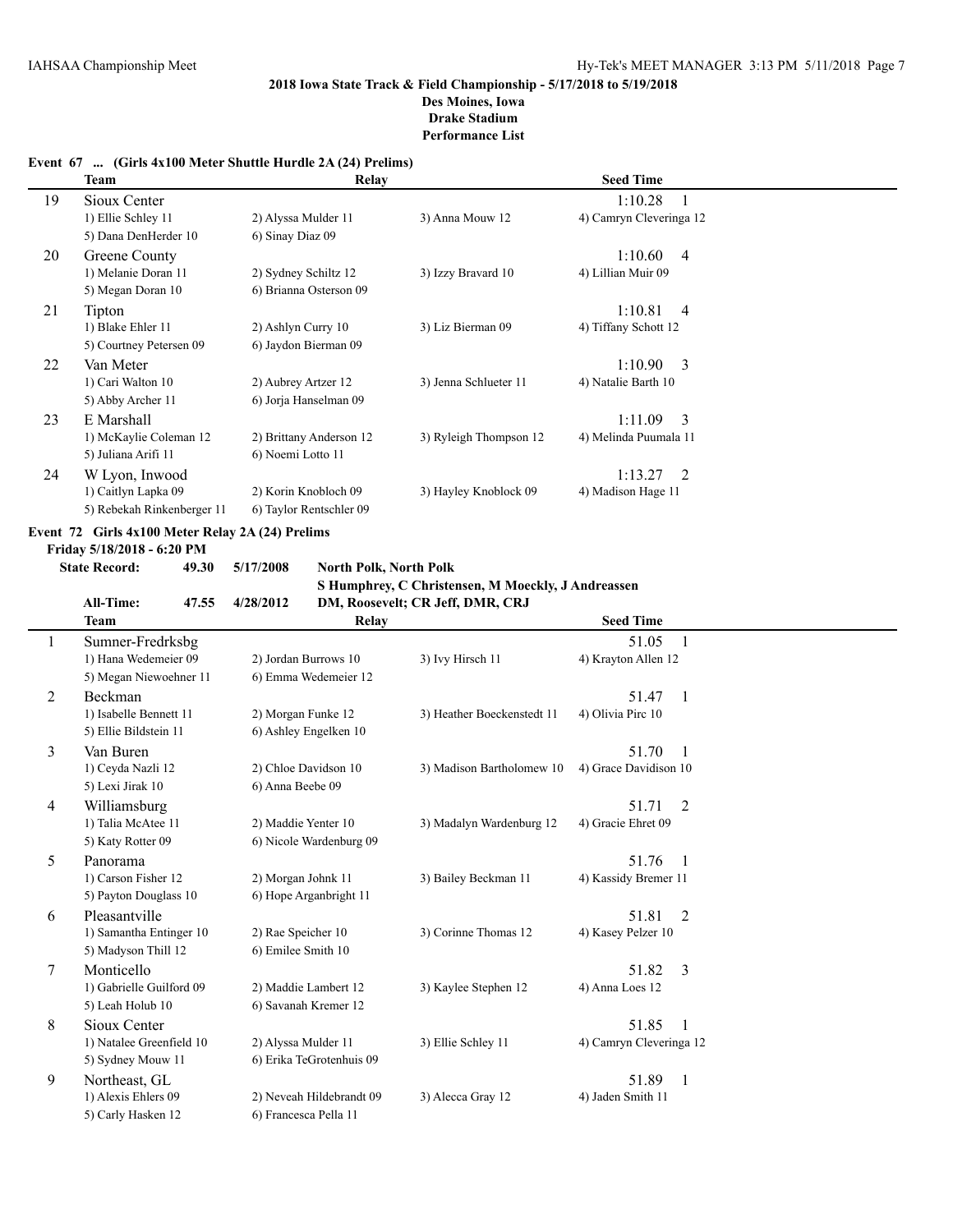## **Event 72 ... (Girls 4x100 Meter Relay 2A (24) Prelims)**

|    | <b>Team</b>             | Relay                  |                          | <b>Seed Time</b>         |  |
|----|-------------------------|------------------------|--------------------------|--------------------------|--|
| 10 | North Cedar             |                        |                          | $\overline{2}$<br>51.98  |  |
|    | 1) Brittyn Wilhau 12    | 2) Lexi Crist 12       | 3) Darby Hawtrey 12      | 4) Kelly Proesch 09      |  |
|    | 5) Kiara Musser 11      | 6) Kayla Syring 10     |                          |                          |  |
| 11 | Osage                   |                        |                          | 52.09<br>$\overline{2}$  |  |
|    | 1) Katelyn Halbach 11   | 2) Brenna Jacobs 12    | 3) Rylie Olson 11        | 4) Paige Kisley 09       |  |
|    | 5) Halle Huebsch 11     | 6) Melanie Bye 10      |                          |                          |  |
| 12 | W Lyon, Inwood          |                        |                          | 52.10<br>$\overline{2}$  |  |
|    | 1) Avery Lenz 09        | 2) Hannah Kruse 10     | 3) Madysn Grotewold 09   | 4) Kennedy Kramer 09     |  |
|    | 5) Taylor Rentschler 09 | 6) Emma Meyer 09       |                          |                          |  |
| 13 | KP-WC                   |                        |                          | 3<br>52.11               |  |
|    | 1) Madison Goodwin 11   | 2) Abby Petersen 12    | 3) Jayde Barto 10        | 4) Bri Jensen 12         |  |
|    | 5) Emma DeStigter 09    | 6) Emily Redinius 09   |                          |                          |  |
| 14 | <b>OA-BCIG</b>          |                        |                          | 52.15<br>$\overline{1}$  |  |
|    | 1) Jordyn Fredericks 12 | 2) Sarah Cotton 11     | 3) Anna Winterrowd 09    | 4) Sydney Durbin 11      |  |
|    | 5) Morgan Godbersen 09  | 6) Kirsten Dausel 11   |                          |                          |  |
| 15 | Cascade                 |                        |                          | 52.20<br>3               |  |
|    | 1) Taylor Menster 09    | 2) Mae Felton 11       | 3) Molly McElmeel 10     | 4) Jordan Simon 10       |  |
|    | 5) Rachel Trumm 11      | 6) Sydney Weber 09     |                          |                          |  |
| 16 | Treynor                 |                        |                          | 52.22<br>2               |  |
|    | 1) Noel James 11        | 2) Megan Carley 11     | 3) Maddie Shipley 11     | 4) Mia Shipley 09        |  |
|    | 5) Regan Harter 11      | 6) Chloe Gregory 10    |                          |                          |  |
| 17 | Davis County, B         |                        |                          | 52.25<br>2               |  |
|    | 1) Morgan Snyder 12     | 2) Katie Hunter 12     | 3) Macayla Moore 12      | 4) Alysa Shirkey 10      |  |
|    | 5) Hanah Schooley 09    | 6) Sophie Spargur 10   |                          |                          |  |
| 18 | Alta/Aurelia            |                        |                          | 52.31<br>1               |  |
|    | 1) Jessica Flaherty 11  | 2) Rowan Kolpin 11     | 3) Grace Depuma 12       | 4) Brittany Turnquist 11 |  |
|    | 5) Hannah Loring 10     | 6) Lily Peterson 12    |                          |                          |  |
| 19 | Dike-NH                 |                        |                          | 52.31<br>4               |  |
|    | 1) Josie Claude 12      | 2) Sydney Petersen 12  | 3) Madison Hedges 12     | 4) Eden Barrett 09       |  |
|    | 5) Alana Barrett 11     | 6) Baylee Petersen 12  |                          |                          |  |
| 20 | W Marshall              |                        |                          | 52.63<br>5               |  |
|    | 1) Lexi Keigan 12       | 2) Avril Sinning 10    | 3) Emma Meyer 12         | 4) Kayla Cripps 11       |  |
|    | 5) Darah Willis 11      | 6) Payton Halverson 10 |                          |                          |  |
| 21 | Western Christ          |                        |                          | 52.70<br>4               |  |
|    | 1) Taylor Rus 12        | 2) Olivia Granstra 10  | 3) Cori DeJong 12        | 4) Emilee Heynen 09      |  |
|    | 5) Jessi DeJager 12     | 6) Ally Postma 10      |                          |                          |  |
| 22 | Albia                   |                        |                          | 52.81<br>3               |  |
|    | 1) Erin Heaton 12       | 2) Jenah McCarty 12    | 3) Danica Workman 09     | 4) Kyleigh Guthridge 11  |  |
|    | 5) Taylor Colwell 11    | 6) Taylee Wolfer 09    |                          |                          |  |
| 23 | Regina, IC              |                        |                          | 52.91<br>6               |  |
|    | 1) Jess Hunter 11       | 2) Annie Gahan 09      | 3) Madeline Adam 10      | 4) Jaedynn Evans 11      |  |
|    | 5) Olivia Clark 09      | 6) Abby Clark 09       |                          |                          |  |
| 24 | Southeast Valley        |                        |                          | 53.06<br>2               |  |
|    | 1) Katara Jondle 11     | 2) Tessa Berg 12       | 3) Karissa Hiesterman 12 | 4) Kanyon Pepples 12     |  |
|    | 5) Emily Hemmestad 09   | 6) Morgan Farnham 09   |                          |                          |  |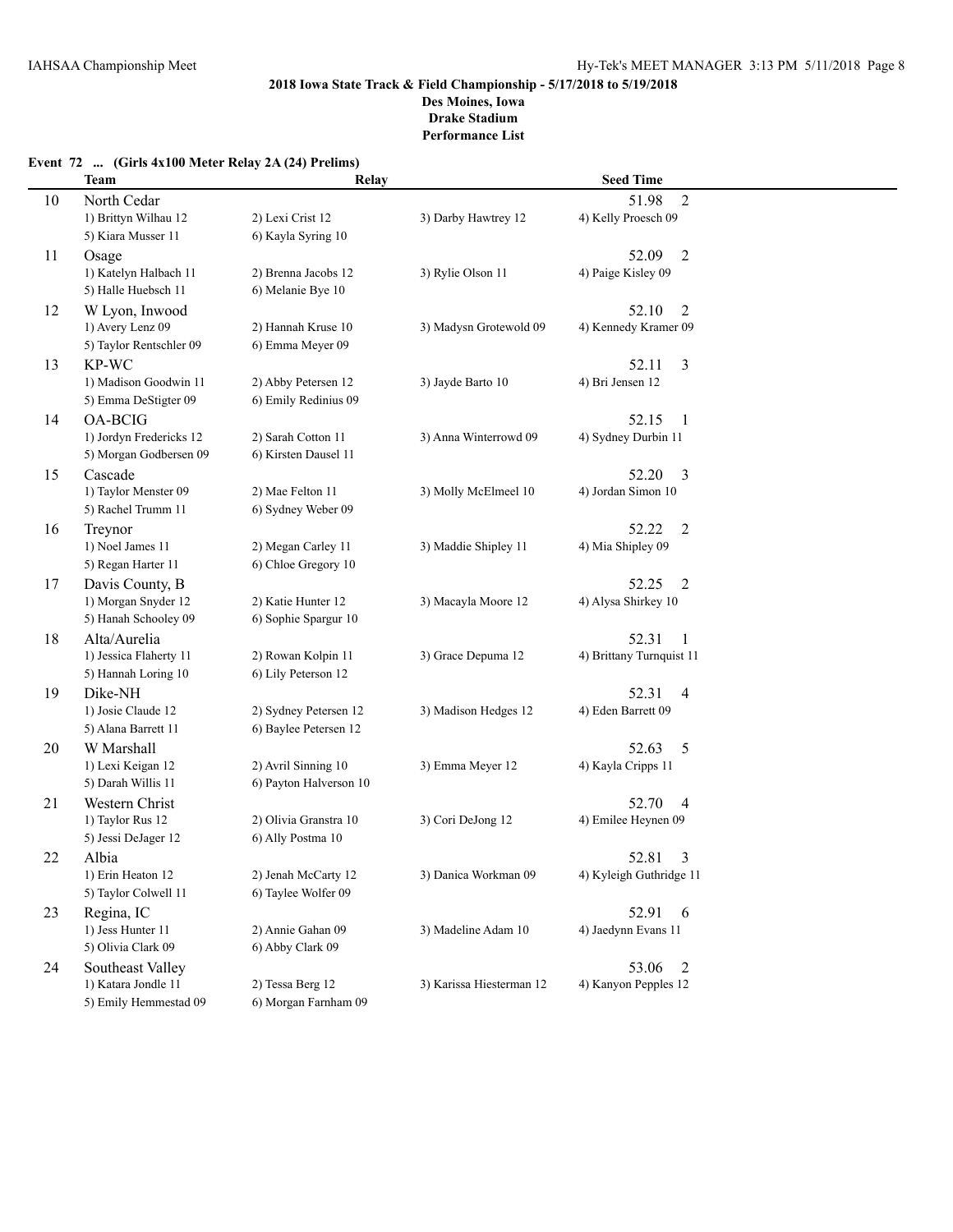**Drake Stadium**

**Performance List**

| Event 80 Girls $4x200$ Meter Relay 2A $(24)$ |  |  |  |  |
|----------------------------------------------|--|--|--|--|
|                                              |  |  |  |  |

**Friday 5/18/2018 - 4:30 PM**

```
State Record: 1:42.94 5/16/2008 North Polk, North Polk
```
**S Humphrey, C Christensen, M Moeckly, J Andreassen All-Time: 1:39.24 5/22/2015 CR Jefferson, CR Jefferson**

## **A Ranschau, J Blue, M Meese, L Schneekloth**

|                | Team                                              | Relay                  |                           | <b>Seed Time</b>                    |  |
|----------------|---------------------------------------------------|------------------------|---------------------------|-------------------------------------|--|
| 1              | Sumner-Fredrksbg                                  |                        |                           | 1:46.52<br>$\overline{1}$           |  |
|                | 1) Hana Wedemeier 09                              | 2) Jordan Burrows 10   | 3) Ivy Hirsch 11          | 4) Krayton Allen 12                 |  |
|                | 5) Megan Niewoehner 11                            | 6) Emma Wedemeier 12   |                           |                                     |  |
| $\overline{c}$ | PCM, Monroe                                       |                        |                           | 1:46.71<br>-1                       |  |
|                | 1) Margo Chipps 09                                | 2) Sierra Foster 10    | 3) Paytan Schut 11        | 4) Ashley Miller 12                 |  |
|                | 5) Lexi Kuecker 10                                | 6) Morgan Uhlenhopp 11 |                           |                                     |  |
| 3              | Beckman                                           |                        |                           | 1:48.80<br>-1                       |  |
|                | 1) Morgan Funke 12                                | 2) Ellie Bildstein 11  | 3) Katie Fitzgerald 12    | 4) Isabelle Bennett 11              |  |
|                | 5) Olivia Pirc 10                                 | 6) Paige McDermott 10  |                           |                                     |  |
| 4              | Williamsburg                                      |                        |                           | 1:48.97<br>2                        |  |
|                | 1) Talia McAtee 11                                | 2) Katy Rotter 09      | 3) Madalyn Wardenburg 12  | 4) Gracie Ehret 09                  |  |
|                | 5) Haylee Frederick 09                            | 6) Charlotte Wetjen 09 |                           |                                     |  |
| 5              | Pella Christian                                   |                        |                           | 1:48.97<br>2                        |  |
|                | 1) Erica Nikkel 10                                | 2) Chloe Morgan 10     | 3) Mary Kate Bandstra 11  | 4) Morgan Fopma 11                  |  |
|                | 5) Alexis De Vries 12                             | 6) Emma Kolb 09        |                           |                                     |  |
| 6              | <b>AHSTW</b>                                      |                        |                           | 1:49.02<br>-1                       |  |
|                | 1) Konner Knop 12                                 | 2) Josie Denning 12    | 3) Ryann Portch 10        | 4) Cora Comer 09                    |  |
|                | 5) Holly Hoepner 09                               | 6) Lexi Meek 09        |                           |                                     |  |
|                |                                                   |                        |                           | 1:49.13                             |  |
| 7              | Treynor<br>1) Maddie Shipley 11                   | 2) Megan Carley 11     | 3) Noel James 11          | 2<br>4) Mia Shipley 09              |  |
|                | 5) Regan Harter 11                                | 6) Chloe Gregory 10    |                           |                                     |  |
|                |                                                   |                        |                           |                                     |  |
| 8              | <b>OA-BCIG</b>                                    |                        |                           | 1:49.23<br>3<br>4) Sydney Durbin 11 |  |
|                | 1) Jordyn Fredericks 12<br>5) Morgan Godbersen 09 | 2) Sarah Cotton 11     | 3) Anna Winterrowd 09     |                                     |  |
|                |                                                   | 6) Calli Wareham 12    |                           |                                     |  |
| 9              | Van Buren                                         |                        |                           | 1:49.25<br>3                        |  |
|                | 1) Ceyda Nazli 12                                 | 2) Chloe Davidson 10   | 3) Madison Bartholomew 10 | 4) Grace Davidison 10               |  |
|                | 5) Kylee Bass 11                                  | 6) Mattie Lass 11      |                           |                                     |  |
| 10             | W Marshall                                        |                        |                           | 1:49.51<br>3                        |  |
|                | 1) Lexi Keigan 12                                 | 2) Avril Sinning 10    | 3) Emma Meyer 12          | 4) Kayla Cripps 11                  |  |
|                | 5) Jessley Ash 10                                 | 6) Ashlen Young 11     |                           |                                     |  |
| 11             | Cascade                                           |                        |                           | 1:50.15<br>-1                       |  |
|                | 1) Taylor Menster 09                              | 2) Molly McElmeel 10   | 3) Marie Knepper 11       | 4) Rachel Trumm 11                  |  |
|                | 5) Mae Felton 11                                  | 6) Abby Welter 10      |                           |                                     |  |
| 12             | Davis County, B                                   |                        |                           | 1:50.20<br>$\overline{4}$           |  |
|                | 1) Macayla Moore 12                               | 2) Stacy Wetterich 10  | 3) Sophie Spargur 10      | 4) Alysa Shirkey 10                 |  |
|                | 5) Morgan Snyder 12                               | 6) Katie Hunter 12     |                           |                                     |  |
| 13             | Southeast Valley                                  |                        |                           | 1:50.21<br>-1                       |  |
|                | 1) Katara Jondle 11                               | 2) Morgan Farnham 09   | 3) Karissa Hiesterman 12  | 4) Kanyon Pepples 12                |  |
|                | 5) Kiersten Fisher 09                             | 6) Marlie Johnson 09   |                           |                                     |  |
| 14             | Dike-NH                                           |                        |                           | 1:50.30<br>$\overline{4}$           |  |
|                | 1) Josie Claude 12                                | 2) Margaret Nielsen 10 | 3) Madison Hedges 12      | 4) Eden Barrett 09                  |  |
|                | 5) Alana Barrett 11                               | 6) Courtney Bolhuis 12 |                           |                                     |  |
| 15             | Sioux Center                                      |                        |                           | 1:50.33<br>-1                       |  |
|                | 1) Natalee Greenfield 10                          | 2) Alyssa Mulder 11    | 3) Ellie Schley 11        | 4) Camryn Cleveringa 12             |  |
|                | 5) Anna Mouw 12                                   | 6) Sydney Mouw 11      |                           |                                     |  |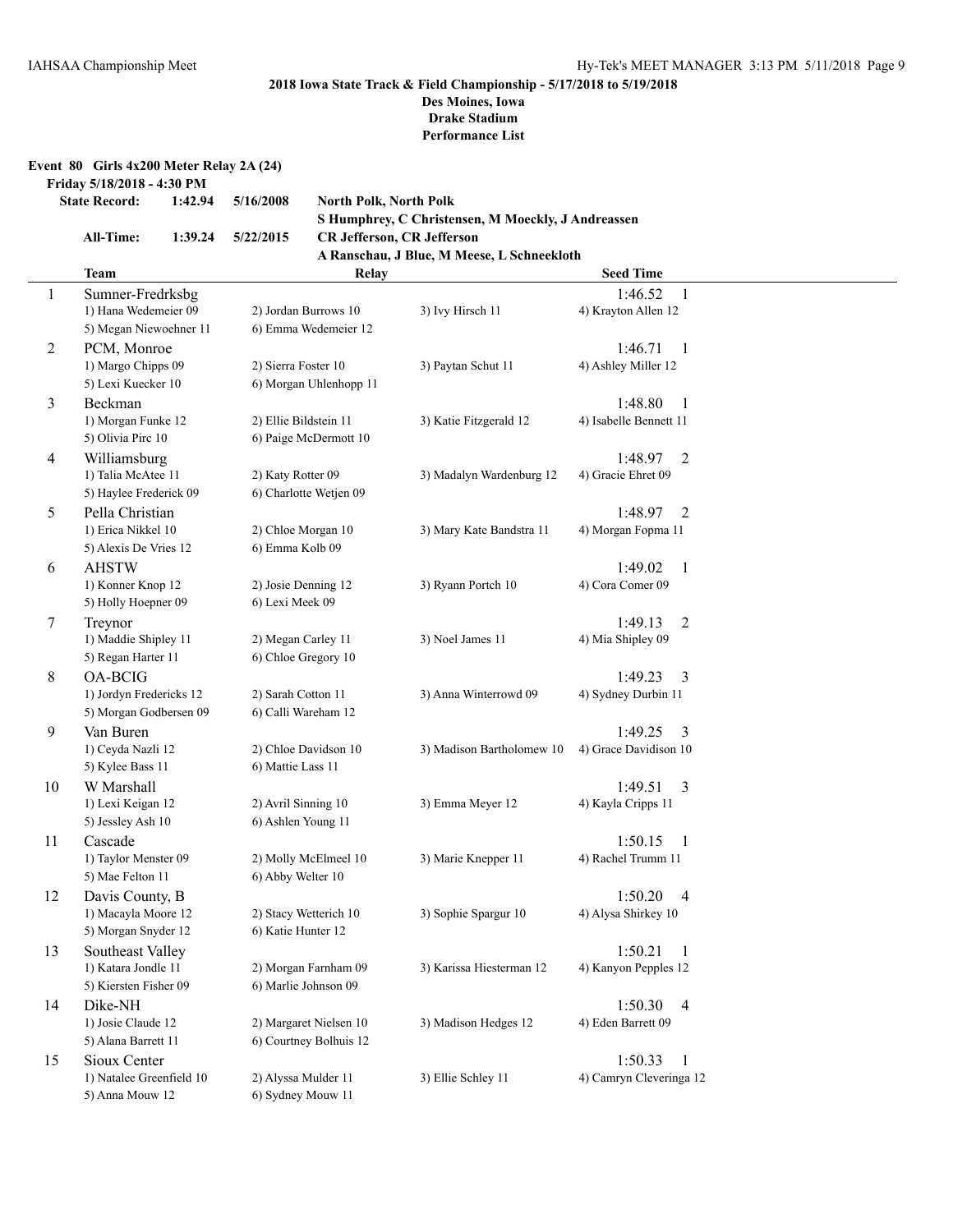#### **Event 80 ... (Girls 4x200 Meter Relay 2A (24))**

|    | <b>Team</b>             | Relay                    |                         | <b>Seed Time</b>       |  |
|----|-------------------------|--------------------------|-------------------------|------------------------|--|
| 16 | Clarion-Goldfd-Dows     |                          |                         | 2<br>1:50.52           |  |
|    | 1) Meleah Johnson 12    | 2) Kendall Leinenmann 09 | 3) Sid Magee 12         | 4) Courtney Harle 10   |  |
|    | 5) Mariah Frye 12       | 6) Raven Kinnetz 09      |                         |                        |  |
| 17 | Albia                   |                          |                         | 1:50.57<br>5           |  |
|    | 1) Hannah Isley 12      | 2) Erin Heaton 12        | 3) Jenah McCarty 12     | 4) Danica Workman 09   |  |
|    | 5) Ellie Spurgin 10     | 6) Kenzi Gullion 12      |                         |                        |  |
| 18 | Unity Chrst, OC         |                          |                         | 1:50.61<br>2           |  |
|    | 1) AJ Schrock 09        | 2) Janna Vanden Brink 12 | 3) Anmarie Stuit 12     | 4) Mikayla Turek 11    |  |
|    | 5) Janie Schoonhoven 09 | 6) Karli Vanden Brink 10 |                         |                        |  |
| 19 | Greene County           |                          |                         | 1:50.63<br>3           |  |
|    | 1) Melanie Doran 11     | 2) Makala Kafer 09       | 3) Brianna Osterson 09  | 4) Megan Durbin 12     |  |
|    | 5) Lillian Muir 09      | 6) Paige Heaning 10      |                         |                        |  |
| 20 | Mount Ayr               |                          |                         | 1:50.78<br>1           |  |
|    | 1) Caylie Hickman 12    | 2) Keirston Klommhaus 11 | 3) Ryann Martin 11      | 4) Bailey Anderson 12  |  |
|    | 5) Channler Henle 09    | 6) Samantha Stewart 10   |                         |                        |  |
| 21 | ACGC                    |                          |                         | 1:51.19<br>2           |  |
|    | 1) Reagan Rumelhart 10  | 2) Sara Schmeling 12     | 3) Mady Smith 12        | 4) Savana Fuller 11    |  |
|    | 5) Oliva Laabs 10       | 6) Emma Vogl 09          |                         |                        |  |
| 22 | Cherokee, Wash          |                          |                         | 1:51.51<br>3           |  |
|    | 1) Megan Brown 11       | 2) Kassidy Pingel 11     | 3) JeMae Nichols 09     | 4) Brianna Sleezer 12  |  |
|    | 5) Alexa Timmerman 11   | 6) Grace Anderson 09     |                         |                        |  |
| 23 | Denver                  |                          |                         | 1:51.51<br>2           |  |
|    | 1) Haley Barkau 12      | 2) Tiffani Wright 09     | 3) Ireland Pollock 09   | 4) Allison Waterman 11 |  |
|    | 5) Bella Laures 10      | 6) Katie Mortenson 09    |                         |                        |  |
| 24 | Tipton                  |                          |                         | 1:51.72<br>2           |  |
|    | 1) Emily Hermsen 11     | 2) Rachel Bierman 09     | 3) Karlee Kamberling 10 | 4) Sommer Daniel 10    |  |
|    | 5) Tiffany Schott 12    | 6) Alyssa Elijah 12      |                         |                        |  |

## **Event 88 Girls 4x400 Meter Relay 2A (24) Prelims**

**Friday 5/18/2018 - 7:00 PM**

# **State Record: 3:55.52 5/19/2012 Cascade, WD, Cascade, WD**

**A Green, A Meyer, T Helmle, A Gibbs**

#### **All-Time: 3:48.39 5/23/2009 Sioux City, East, Sioux City, E S Houlihan, R Mikulicz, E McCarthy, E Dougherty**

|   |                        |                         | $\beta$ Houndan, K Mikuncz, E McCarthy, E Dougherty |                           |  |
|---|------------------------|-------------------------|-----------------------------------------------------|---------------------------|--|
|   | Team                   | Relay                   |                                                     | <b>Seed Time</b>          |  |
|   | North Cedar            |                         |                                                     | 4:07.44                   |  |
|   | 1) Sydney Dennis 09    | 2) Cassie Cox 11        | 3) Tessa Fields 12                                  | 4) Grace Proesch 12       |  |
|   | 5) Kelly Proesch 09    | 6) Sadie Brown 11       |                                                     |                           |  |
| 2 | Cascade                |                         |                                                     | 4:08.67<br>$\overline{2}$ |  |
|   | 1) Rachel Trumm 11     | 2) Marie Knepper 11     | 3) Taylor Menster 09                                | 4) Abby Welter 10         |  |
|   | 5) Madison Kelchen 11  | 6) Alexis Shaffer 11    |                                                     |                           |  |
| 3 | Underwood              |                         |                                                     | 4:09.19                   |  |
|   | 1) Lauren Brown 10     | 2) Erica Rowe 10        | 3) Karley Larson 12                                 | 4) Cecilia Myers 12       |  |
|   | 5) Taylor Nelson 09    | 6) Erin McMains 10      |                                                     |                           |  |
| 4 | Monticello             |                         |                                                     | 4:11.79<br>$\blacksquare$ |  |
|   | 1) Taylor McDonald 12  | 2) Gabrielle Steiner 10 | 3) Jordyn Patterson 12                              | 4) Paige Holub 12         |  |
|   | 5) Emily Schlarmann 10 | 6) Tori McDonald 09     |                                                     |                           |  |
| 5 | PCM, Monroe            |                         |                                                     | 4:12.17                   |  |
|   | 1) Ashley Miller 12    | 2) Sierra Foster 10     | 3) Kate McCarthy 10                                 | 4) Paytan Schut 11        |  |
|   | 5) Margo Chipps 09     | 6) Hannah McCarthy 10   |                                                     |                           |  |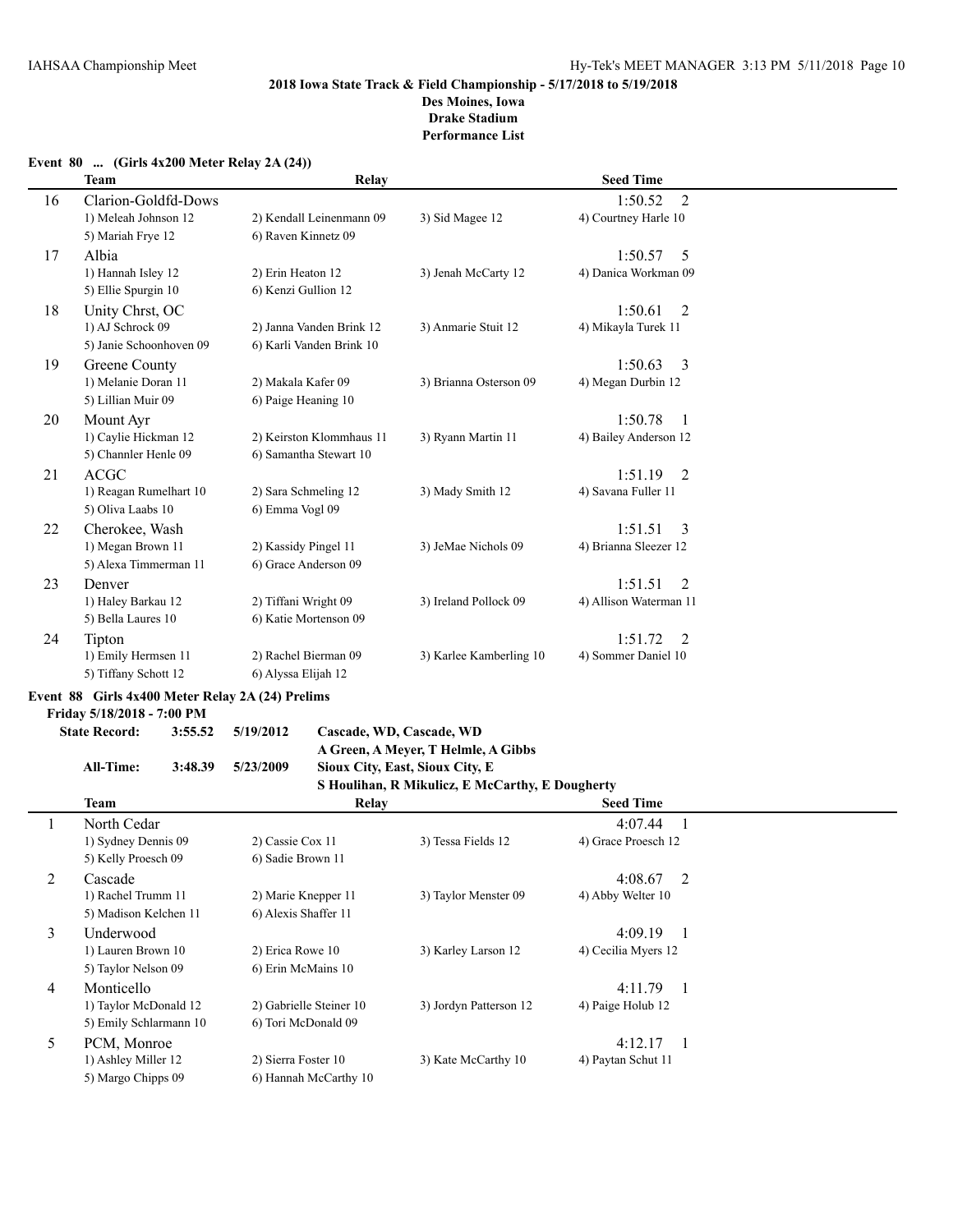## **Event 88 ... (Girls 4x400 Meter Relay 2A (24) Prelims)**

|    | <b>Team</b>                                     | Relay                                           |                          | <b>Seed Time</b>                                |  |
|----|-------------------------------------------------|-------------------------------------------------|--------------------------|-------------------------------------------------|--|
| 6  | Panorama                                        |                                                 |                          | 4:13.14<br>$\mathbf{1}$                         |  |
|    | 1) Gwen Steffen 09                              | 2) Bailey Beckman 11                            | 3) Lydia Lindstrom 10    | 4) Devyn Kemble 12                              |  |
|    | 5) Brianna Hoffman 12                           | 6) Kassidy Bremer 11                            |                          |                                                 |  |
| 7  | Pella Christian                                 |                                                 |                          | 4:14.02<br>2                                    |  |
|    | 1) Erica Nikkel 10                              | 2) Mary Kate Bandstra 11                        | 3) Chloe Morgan 10       | 4) Morgan Fopma 11                              |  |
|    | 5) Emma Kolb 09                                 | 6) Alicia Van Kooten 09                         |                          |                                                 |  |
| 8  | Treynor<br>1) Noel James 11                     | 2) Mia Shipley 09                               |                          | 4:14.02<br>$\overline{2}$<br>4) Megan Carley 11 |  |
|    | 5) Regan Harter 11                              | 6) Sienna Black 12                              | 3) Chloe Gregory 10      |                                                 |  |
| 9  | W Marshall                                      |                                                 |                          | 4:14.03<br>$\overline{2}$                       |  |
|    | 1) Emma Meyer 12                                | 2) Isabelle Gradwell 12                         | 3) Avril Sinning 10      | 4) Kayla Cripps 11                              |  |
|    | 5) Addi Moore 11                                | 6) Grace Girard 11                              |                          |                                                 |  |
| 10 | Mediapolis                                      |                                                 |                          | 4:15.00<br>3                                    |  |
|    | 1) Helaina Hillyard 10                          | 2) Ellie Gerber 10                              | 3) Rian Gerber 12        | 4) Jasmine Brown 11                             |  |
|    | 5) Mackenzie Springsteen 10                     | 6) Hallie Kuntz 10                              |                          |                                                 |  |
| 11 | Woodward-Grangr                                 |                                                 |                          | 4:16.16<br>2                                    |  |
|    | 1) Emma Drake 10                                | 2) Anna Tague 10                                | 3) Kayley Dresback 11    | 4) Ava Petersen 09                              |  |
|    | 5) Katelyn Peters 12                            | 6) Josie Noland 11                              |                          |                                                 |  |
| 12 | <b>AHSTW</b>                                    |                                                 |                          | 4:16.29<br>3                                    |  |
|    | 1) Josie Denning 12                             | 2) Cora Comer 09                                | 3) Konner Knop 12        | 4) Ryann Portch 10                              |  |
|    | 5) Heidi Hall 12                                | 6) Holly Hoepner 09                             |                          |                                                 |  |
| 13 | Osage                                           |                                                 |                          | 4:16.61<br>1                                    |  |
|    | 1) Claire Huisman 10                            | 2) Madi Johnson 12                              | 3) Chloe Kresbach 11     | 4) Brenna Jacobs 12                             |  |
|    | 5) Katie Smith 09                               | 6) Rylie Olson 11                               |                          |                                                 |  |
| 14 | Tipton                                          |                                                 |                          | 4:17.04<br>3                                    |  |
|    | 1) Alyssa Elijah 12                             | 2) Rachel Bierman 09                            | 3) Karlee Kamberling 10  | 4) Sommer Daniel 10                             |  |
|    | 5) Emily Hermsen 11                             | 6) Kelley Lieser 09                             |                          |                                                 |  |
| 15 | Alta/Aurelia                                    |                                                 |                          | 4:18.20<br>$\overline{1}$                       |  |
|    | 1) Lauren Rohwer 12<br>5) Brittany Turnquist 11 | 2) Alicia Turnquist 12<br>6) Alaina Westphal 09 | 3) Alexa Fredericksen 10 | 4) Lily Peterson 12                             |  |
|    | Van Meter                                       |                                                 |                          | 4:18.36<br>$\overline{3}$                       |  |
| 16 | 1) Meagan Blomgren 11                           | 2) Lilly Thompson 09                            | 3) Josie Durflinger 09   | 4) Natalie Barth 10                             |  |
|    | 5) Emma Braun 09                                | 6) Emily Roberts 11                             |                          |                                                 |  |
| 17 | West Branch                                     |                                                 |                          | 4:18.71<br>4                                    |  |
|    | 1) Sasha Koenig 09                              | 2) Jaylen Votroubek 10                          | 3) Kaiya Luneckas 10     | 4) Tatum Koenig 12                              |  |
|    | 5) Sophie Nopoulos 12                           | 6) Autumn Kolpin 11                             |                          |                                                 |  |
| 18 | Williamsburg                                    |                                                 |                          | 4:18.80<br>3                                    |  |
|    | 1) Megan Rathjen 10                             | 2) Charlotte Wetjen 09                          | 3) Grace Schaefer 10     | 4) Gracie Ehret 09                              |  |
|    | 5) Taylor Busch 10                              | 6) Kaitlin Wille 11                             |                          |                                                 |  |
| 19 | New Hampton                                     |                                                 |                          | 4:18.91<br>2                                    |  |
|    | 1) Rachel Rinken 10                             | 2) Bailey Knowlton 12                           | 3) Hope McDonald 09      | 4) Claire Quirk 09                              |  |
|    | 5) Maddie Usher 09                              | 6) Brooke Usher 09                              |                          |                                                 |  |
| 20 | <b>Forest City</b>                              |                                                 |                          | 4:19.34<br>$\overline{3}$                       |  |
|    | 1) Hannah Good 09                               | 2) Thone Golwitzer 12                           | 3) Anna Lehmann 10       | 4) Kelsey Koch 11                               |  |
|    | 5) Hannah Buffington 12                         | 6) Ellie Caylor 09                              |                          |                                                 |  |
| 21 | Unity Chrst, OC                                 |                                                 |                          | 4:19.42<br>-1                                   |  |
|    | 1) Anmarie Stuit 12<br>5) Zoe Hoekstra 12       | 2) Janie Schoonhoven 09                         | 3) Janna Vanden Brink 12 | 4) AJ Schrock 09                                |  |
|    |                                                 | 6) Mikayla Turek 11                             |                          |                                                 |  |
| 22 | Louisa-Musc<br>1) Madi Schriener 10             | 2) Kylee Sanders 09                             | 3) Catarina Osborn 12    | 4:19.96<br>5<br>4) Hailey Sanders 10            |  |
|    | 5) Raegan Downing 09                            | 6) Maddie Mashek 11                             |                          |                                                 |  |
|    |                                                 |                                                 |                          |                                                 |  |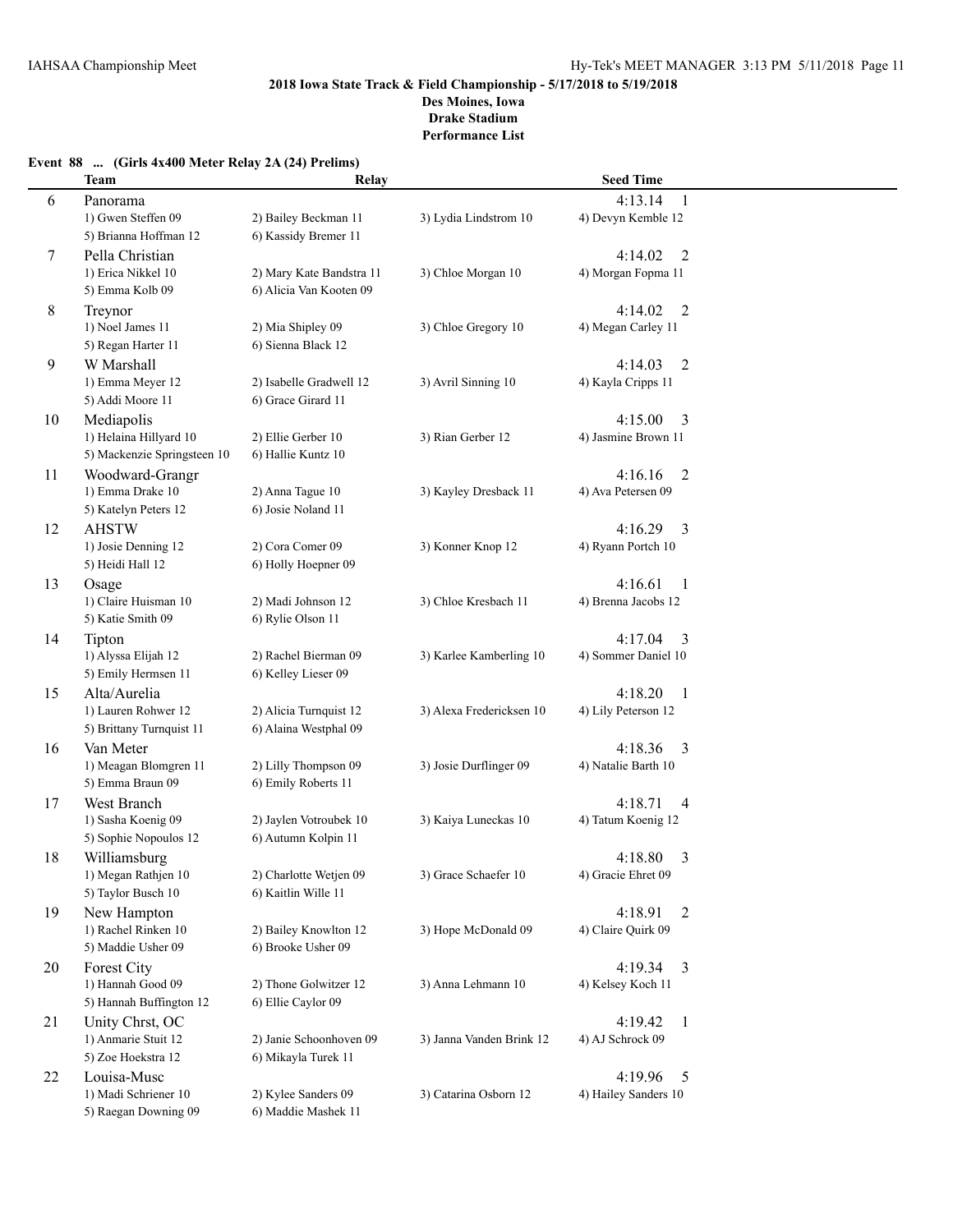|    | Event 88  (Girls 4x400 Meter Relay 2A (24) Prelims)<br><b>Team</b> | Relay                                      |                                             | <b>Seed Time</b>           |  |
|----|--------------------------------------------------------------------|--------------------------------------------|---------------------------------------------|----------------------------|--|
| 23 | Western Christ                                                     |                                            |                                             | $\overline{2}$<br>4:20.58  |  |
|    | 1) Bailey Nelson 11                                                | 2) Ally Postma 10                          | 3) Jessi DeJager 12                         | 4) Macay Van'tHul 10       |  |
|    | 5) Olivia Granstra 10                                              | 6) Emilee Heynen 09                        |                                             |                            |  |
| 24 | Greene County                                                      |                                            |                                             | $\overline{2}$<br>4:22.78  |  |
|    | 1) Brianna Osterson 09                                             | 2) Melanie Doran 11                        | 3) Lillian Muir 09                          | 4) Megan Durbin 12         |  |
|    | 5) Makala Kafer 09                                                 | 6) Sophia Ausberger 10                     |                                             |                            |  |
|    | Event 96 Girls 4x800 Meter Relay 2A (24)                           |                                            |                                             |                            |  |
|    | Thursday 5/17/2018 - 5:00 PM                                       |                                            |                                             |                            |  |
|    | <b>State Record:</b><br>9:25.23                                    | 5/19/2016<br><b>Monticello, Monticello</b> |                                             |                            |  |
|    |                                                                    |                                            | P Holub, K Anderson, J Patterson, C Gadient |                            |  |
|    | All-Time:<br>9:09.09                                               | 2001                                       | Iowa City West, Iowa City West              |                            |  |
|    | <b>Team</b>                                                        | Relay                                      |                                             | <b>Seed Time</b>           |  |
| 1  | KP-WC                                                              |                                            |                                             | $\mathbf{1}$<br>9:57.03    |  |
|    | 1) Suzanne Putze 12                                                | 2) Rylee Wright 12                         | 3) Kalyn Cameron 09                         | 4) Makayla Archer 09       |  |
|    | 5) Kaylynne Bechen 12                                              | 6) Skylar Hannah 10                        |                                             |                            |  |
| 2  | Western Christ                                                     |                                            |                                             | 9:57.73<br>2               |  |
|    | 1) Whitney Minderhoud 10                                           | 2) Emilee Heynen 09                        | 3) Ally Postma 10                           | 4) Macay Van'tHul 10       |  |
|    | 5) Abby Postma 10                                                  | 6) Bailey Nelson 11                        |                                             |                            |  |
| 3  | Monticello                                                         |                                            |                                             | 10:02.41<br>$\mathbf{1}$   |  |
|    | 1) Taylor McDonald 12                                              | 2) Gabrielle Steiner 10                    | 3) Jordyn Patterson 12                      | 4) Paige Holub 12          |  |
|    | 5) Rachel Larabee 12                                               | 6) Emily Schlarmann 10                     |                                             |                            |  |
| 4  | Woodward-Grangr                                                    |                                            |                                             | 10:02.60<br>1              |  |
|    | 1) Emma Drake 10                                                   | 2) Katelyn Peters 12                       | 3) Ava Petersen 09                          | 4) Anna Tague 10           |  |
|    | 5) Kayley Dresback 11                                              | 6) Natalie Helbling 10                     |                                             |                            |  |
| 5  | Forest City                                                        |                                            |                                             | 10:06.27<br>1              |  |
|    | 1) Hannah Good 09                                                  | 2) Anna Lehmann 10                         | 3) Hannah Buffington 12                     | 4) Vicky Chen 10           |  |
|    | 5) Kallista Larson 10                                              | 6) Thone Golwitzer 12                      |                                             |                            |  |
| 6  | Sumner-Fredrksbg                                                   |                                            |                                             | 10:06.50<br>2              |  |
|    | 1) Megan Niewoehner 11                                             | 2) Madelyn Nederhoff 11                    | 3) Molly Niewoehner 09                      | 4) Macy Niewoehner 12      |  |
|    | 5) Sarah Smith 09                                                  | 6) Jenna Pagel 11                          |                                             |                            |  |
| 7  | Waukon                                                             |                                            |                                             | 10:09.65<br>3              |  |
|    | 1) Bailey Shafer 09                                                | 2) Lauren Elliott 12                       | 3) Maddy Waters 09                          | 4) Regan Griffith 09       |  |
|    | 5) Laurel Keenan 12                                                | 6) Megan O'Neill 11                        |                                             |                            |  |
| 8  | Panorama                                                           |                                            |                                             | 10:10.57<br>2              |  |
|    | 1) Gwen Steffen 09                                                 | 2) Brianna Hoffman 12                      | 3) Olivia Steffen 09                        | 4) Lydia Lindstrom 10      |  |
|    | 5) Ella Waddle 09                                                  | 6) Brooklyn Behrends 11                    |                                             |                            |  |
| 9  | Cascade                                                            |                                            |                                             | 10:11.00<br>$\mathbf{1}$   |  |
|    | 1) Marie Knepper 11                                                | 2) Abby Welter 10                          | 3) Madison Kelchen 11                       | 4) Madeline Rhomberg 11    |  |
|    | 5) Maddie Weber 12                                                 | 6) Shannon Morris 09                       |                                             |                            |  |
| 10 | New Hampton                                                        |                                            |                                             | 10:11.19<br>$\overline{4}$ |  |
|    | 1) Maddie Usher 09                                                 | 2) Kallie Olson 12                         | 3) Lydia Gessner 10                         | 4) Maddi Moorman 11        |  |
|    | 5) Brooke Usher 09                                                 | 6) Olivia Burke 11                         |                                             |                            |  |
| 11 | Williamsburg                                                       |                                            |                                             | 10:11.60<br>2              |  |
|    | 1) Megan Rathjen 10                                                | 2) Gracie Ehret 09                         | 3) Kaitlin Wille 11                         | 4) Grace Schaefer 10       |  |
|    | 5) Kaden Brenneman 12                                              | 6) Charlotte Wetjen 09                     |                                             |                            |  |
| 12 | Red Oak                                                            |                                            |                                             | 10:12.22<br>$\mathbf{1}$   |  |
|    | 1) Juhi Boeye 12                                                   | 2) Sydney Streicher 12                     | 3) Sophie Walker 10                         | 4) Ellie Rengstorf 10      |  |
|    | 5) Ashlynn Bentley 09                                              | 6) Alexa McCunn 09                         |                                             |                            |  |
| 13 | Logan-Magnolia                                                     |                                            |                                             | 10:13.10<br>2              |  |
|    | 1) Kylie Morrison 10                                               | 2) Kylan Straight 12                       | 3) Isabelle Alvis 11                        | 4) Violet Lapke 10         |  |
|    | 5) Taylor Sporrer 10                                               | 6) Alexis Christians 11                    |                                             |                            |  |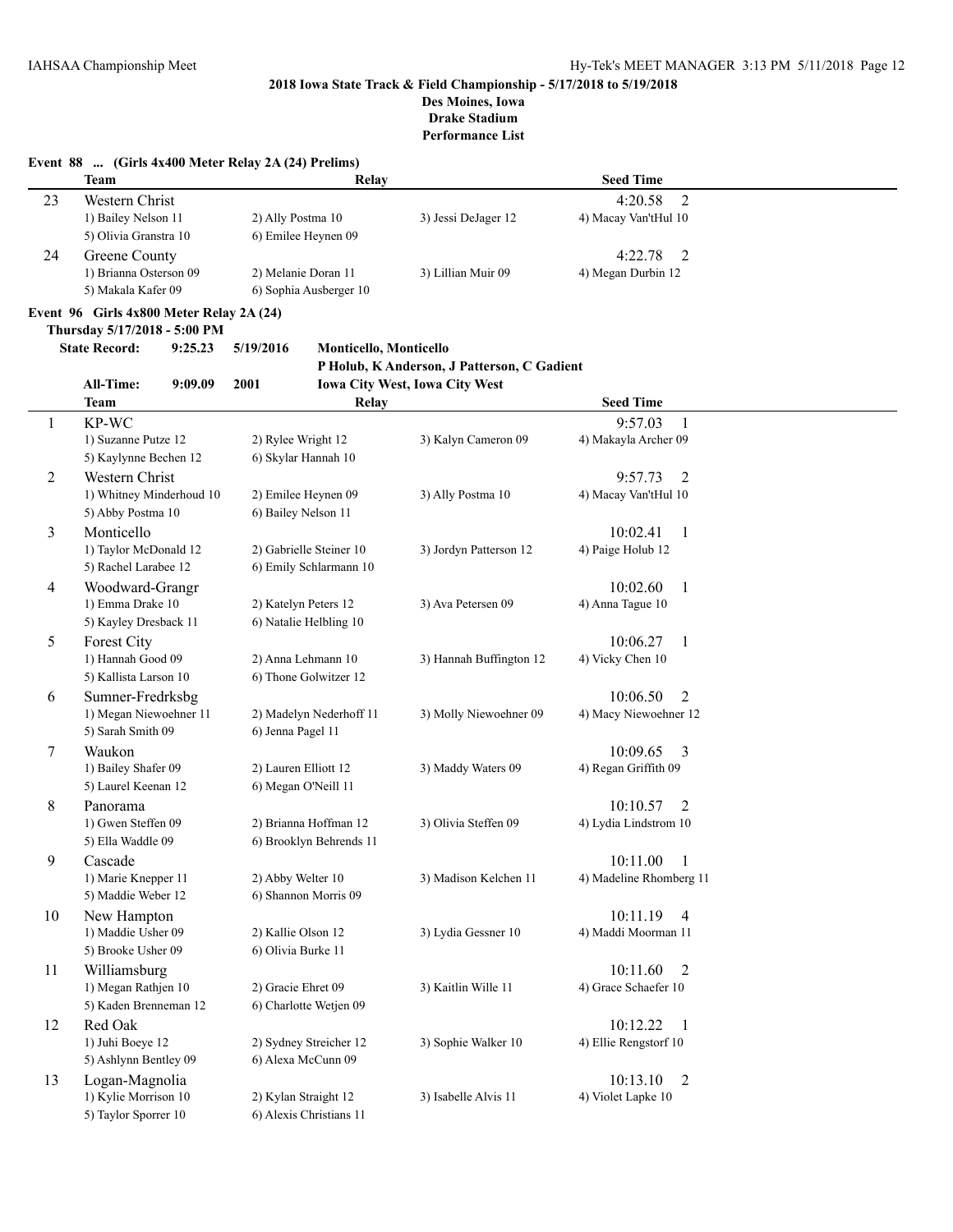**Performance List**

| Event 96  (Girls $4x800$ Meter Relay 2A (24)) |  |  |  |  |  |  |  |  |
|-----------------------------------------------|--|--|--|--|--|--|--|--|
|-----------------------------------------------|--|--|--|--|--|--|--|--|

|    | <b>Team</b>              | Relay                      |                        | <b>Seed Time</b>           |  |
|----|--------------------------|----------------------------|------------------------|----------------------------|--|
| 14 | Northeast, GL            |                            |                        | 10:16.12<br>$\overline{2}$ |  |
|    | 1) Amber Friedrichsen 11 | 2) Makenzie Petersen 09    | 3) Miya Messerich 11   | 4) Carly Hasken 12         |  |
|    | 5) McKenna Dierks 12     | 6) Ella Oberman 11         |                        |                            |  |
| 15 | Okoboji, Milford         |                            |                        | 10:16.88<br>3              |  |
|    | 1) Mari Stein 12         | 2) Magan Christopherson 10 | 3) Mia Meyer 11        | 4) Kallyn Stumbo 10        |  |
|    | 5) Elle Olthoff 12       | 6) Morgan Jensen 11        |                        |                            |  |
| 16 | Shenandoah               |                            |                        | 10:19.53<br>3              |  |
|    | 1) Jessica Jackson 12    | 2) Claire Campbell 11      | 3) Adrianna Holmes 12  | 4) Brenna Godfread 09      |  |
|    | 5) Kayla Van Rite 09     | 6) Roxy Denton 10          |                        |                            |  |
| 17 | Underwood                |                            |                        | 10:21.50<br>$\overline{4}$ |  |
|    | 1) Erica Rowe 10         | 2) Rachel Pinchot 09       | 3) Taylor Nelson 09    | 4) Lauren Brown 10         |  |
|    | 5) Brianna Justsen 09    | 6) Karley Larson 12        |                        |                            |  |
| 18 | Mid-Prairie, W           |                            |                        | 10:23.55<br>$\overline{1}$ |  |
|    | 1) Kate Cavanagh 11      | 2) Kessa Jones 11          | 3) Moriah Brase 11     | 4) Ana Fleming 09          |  |
|    | 5) Anna Hostetler 12     | 6) Marie Hostetler 10      |                        |                            |  |
| 19 | Alta/Aurelia             |                            |                        | 10:28.36<br>-1             |  |
|    | 1) Alexa Fredericksen 10 | 2) Alicia Turnquist 12     | 3) Alaina Westphal 09  | 4) Lauren Rohwer 12        |  |
|    | 5) Gracie Meier 12       | 6) Lily Peterson 12        |                        |                            |  |
| 20 | Tipton                   |                            |                        | 10:30.74<br>3              |  |
|    | 1) Amanda Smith 11       | 2) Zoe Stonebraker 09      | 3) Kallie Wallick 09   | 4) Tiffany Schott 12       |  |
|    | 5) Zoe Rezac 12          | 6) Hailey Stewart 09       |                        |                            |  |
| 21 | PCM, Monroe              |                            |                        | 10:30.97<br>2              |  |
|    | 1) Sayde White 10        | 2) Klaire Jungling 10      | 3) Hannah McCarthy 10  | 4) Baylee Smith 12         |  |
|    | 5) Paytan Schut 11       | 6) Kate McCarthy 10        |                        |                            |  |
| 22 | Pekin                    |                            |                        | 10:32.94<br>3              |  |
|    | 1) Hollie Loper 11       | 2) Hunter Lock 11          | 3) Cari Duwa 10        | 4) Remi Duwa 10            |  |
|    | 5) Kaitlyn Glosser 09    | 6) Kira Smith 10           |                        |                            |  |
| 23 | <b>ACGC</b>              |                            |                        | 3<br>10:34.66              |  |
|    | 1) Audrey Stowe 09       | 2) Sophie Danker 09        | 3) Rylee Sloss 09      | 4) Lauryn Embleton 11      |  |
|    | 5) Emma Swanson 12       | 6) Keely Vasey 10          |                        |                            |  |
| 24 | Manson NW Web            |                            |                        | 10:35.37<br>2              |  |
|    | 1) Chloe Troshynski 10   | 2) Sophie Herzberg 11      | 3) Samantha Ruhland 11 | 4) Bailey Kenyon 10        |  |
|    | 5) Madalyn Moline 09     | 6) Rylee Wood 12           |                        |                            |  |

## **Event 110 Girls 800 Sprint Medley 2A (24)**

**Saturday 5/19/2018 - 9:12 AM**

**State Record: 1:46.35 5/22/2010 Dike-NH, Dike-NH**

```
A Dove, M Daley, N Hensley, H Willms
```

```
All-Time: 1:44.89 5/23/2015 Pleasant Valley, Pleasant Valley
```

|                                          | E Paul, J Simon, E Whigham, A Swanson |                       |                         |                        |  |  |  |  |
|------------------------------------------|---------------------------------------|-----------------------|-------------------------|------------------------|--|--|--|--|
| <b>Team</b><br><b>Seed Time</b><br>Relay |                                       |                       |                         |                        |  |  |  |  |
|                                          | Aplntn-Parksbg                        |                       |                         | 1:51.66                |  |  |  |  |
|                                          | 1) Sommer Stotler 09                  | 2) Avery Groen 11     | 3) Ivy Nolte 12         | 4) Sophia Jungling 10  |  |  |  |  |
|                                          | 5) Maci Freund 09                     | 6) Seyann Luhring 09  |                         |                        |  |  |  |  |
|                                          | <b>MVAOCOU</b>                        |                       |                         | 1:51.71                |  |  |  |  |
|                                          | 1) Brenna Lansink 12                  | 2) Cameron Brenner 10 | 3) JoHannah McKibben 12 | 4) Jordyn Pester 12    |  |  |  |  |
|                                          | 5) Sophie Krusen 09                   | 6) Alexia Adkins 10   |                         |                        |  |  |  |  |
| 3                                        | Denver                                |                       |                         | 1:52.38                |  |  |  |  |
|                                          | 1) Haley Barkau 12                    | 2) Bella Laures 10    | 3) Ireland Pollock 09   | 4) Allison Waterman 11 |  |  |  |  |
|                                          | 5) Katie Mortenson 09                 | 6) Tiffani Wright 09  |                         |                        |  |  |  |  |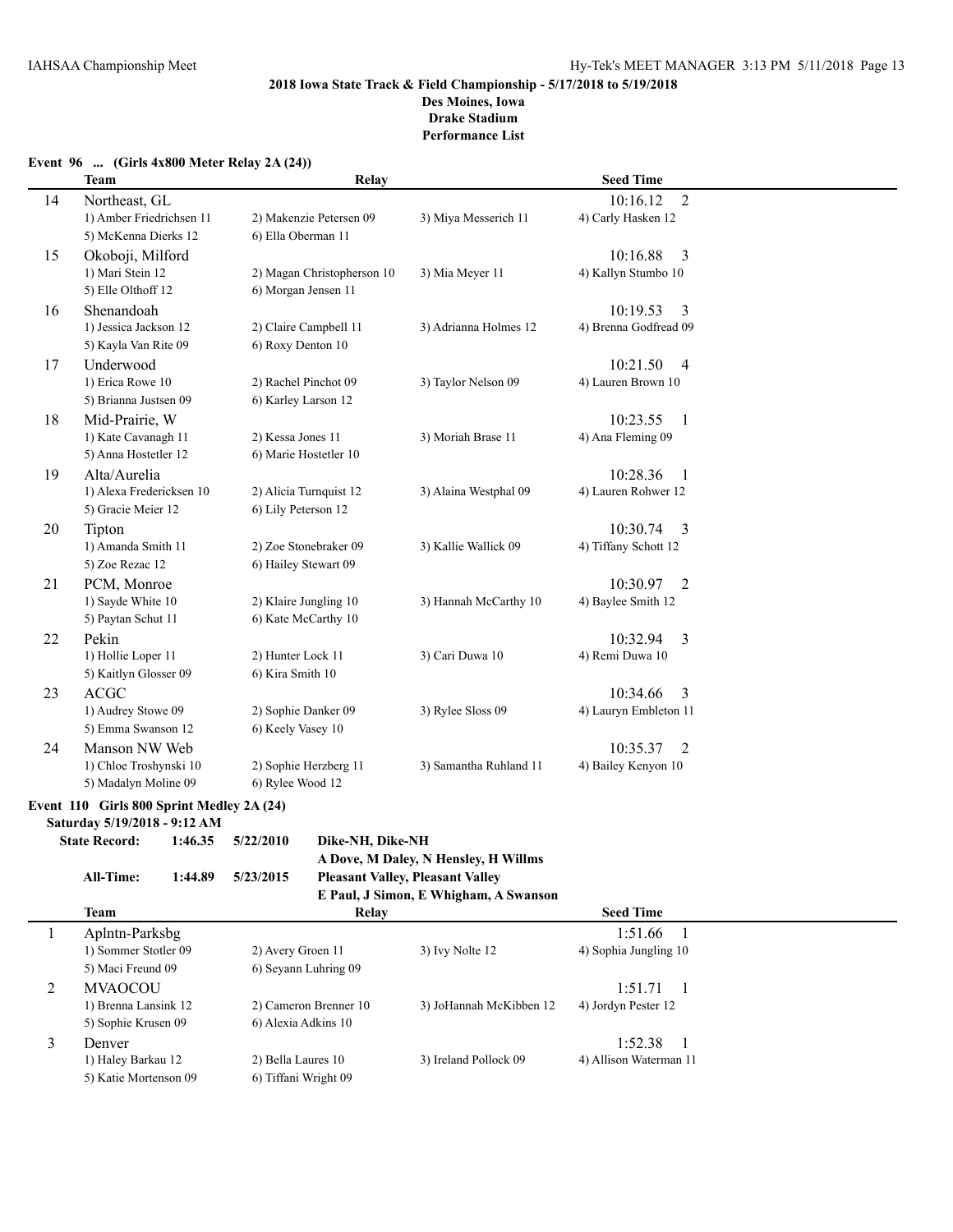**Drake Stadium**

**Performance List**

## **Team Relay Seed Time** 4 Underwood 1:52.46 2 1) Avery True 10 2) Erin McMains 10 3) Cecilia Myers 12 4) Karley Larson 12 5) Lauren Brown 10 6) Laci Anderson 11 5 Alta/Aurelia 1:52.69 1 1) Grace Depuma 12 2) Rowan Kolpin 11 3) Brittany Turnquist 11 4) Lily Peterson 12 5) Jessica Flaherty 11 6) Lauren Rohwer 12 6 PCM, Monroe 1:52.79 1 1) Lexi Kuecker 10 2) Morgan Uhlenhopp 11 3) Sierra Foster 10 4) Paytan Schut 11 5) Margo Chipps 09 6) Kate McCarthy 10 7 AHSTW 1:53.04 3 1) Konner Knop 12 2) Josie Denning 12 3) Cora Comer 09 4) Ryann Portch 10 5) Kaitlynne Henriksen 10 6) Lexi Meek 09 8 W Lyon, Inwood 1:53.12 1 1) Hannah Kruse 10 2) Madysn Grotewold 09 3) Emma Meyer 09 4) Kennedy Kramer 09 5) Taylor Rentschler 09 6) Avery Lenz 09 9 Pella Christian 1:53.12 2 1) Erica Nikkel 10 2) Chloe Morgan 10 3) Morgan Fopma 11 4) Mary Kate Bandstra 11 5) Kayla Natelborg 09 6) Alicia Van Kooten 09 10 Unity Chrst, OC 1:53.22 2 1) Janie Schoonhoven 09 2) Janna Vanden Brink 12 3) Anmarie Stuit 12 4) Mikayla Turek 11 5) AJ Schrock 09 6) Karli Vanden Brink 10 11 Cascade 1:53.34 1 1) Taylor Menster 09 2) Mae Felton 11 3) Molly McElmeel 10 4) Rachel Trumm 11 5) Abby Welter 10 6) Marie Knepper 11 12 Osage 1:54.25 2 1) Katelyn Halbach 11 2) Rylie Olson 11 3) Paige Kisley 09 4) Brenna Jacobs 12 5) Coryssa Tucke 11 6) Kate Mostek 11 13 Regina, IC 1:54.28 2 1) Jess Hunter 11 2) Madeline Adam 10 3) Jaedynn Evans 11 4) Annie Gahan 09 5) Carrigan O'Connor 11 6) Emma Sueppel 09 14 KP-WC 1:54.37 3 1) Madison Goodwin 11 2) Abby Petersen 12 3) Bri Jensen 12 4) Jayde Barto 10 5) Makayla Archer 09 6) Sidney Steffen 11 15 DSM Christian 1:54.46 1 1) Dakoda Evans 12 2) Bella Anderson 10 3) Alayna Bakke 11 4) Lilly Kinley 11 5) Ava VanSoelen 12 6) Kaelyn Lawrence 09 16 North Cedar 1:54.63 2 1) Brittyn Wilhau 12 2) Lexi Crist 12 3) Grace Proesch 12 4) Sydney Dennis 09 5) Darby Hawtrey 12 6) Cassie Cox 11 17 Mount Ayr 1:54.66 2 1) Alyssa Johnson 12 2) Caylie Hickman 12 3) Keirston Klommhaus 11 4) Bailey Anderson 12 5) Ryann Martin 11 6) Jaycee Knight 10 18 W Marshall 1:54.97 3 1) Lexi Keigan 12 2) Avril Sinning 10 3) Emma Meyer 12 4) Kayla Cripps 11 5) Ashlen Young 11 6) Morgan Cripps 10 19 Cherokee, Wash 1:55.35 4 1) Megan Brown 11 2) JeMae Nichols 09 3) Brianna Sleezer 12 4) Kassidy Pingel 11 5) Grace Anderson 09 6) Lily Anderson 11 20 Mid-Prairie, W 1:55.42 3<br>1) Maddie Edgington 09 2) Cassidy Rourke 11 3) Amber Swart 09 4) Abbagail Evans 10 1) Maddie Edgington 09 5) Kitty Conway 11 6) Kessa Jones 11

#### **Event 110 ... (Girls 800 Sprint Medley 2A (24))**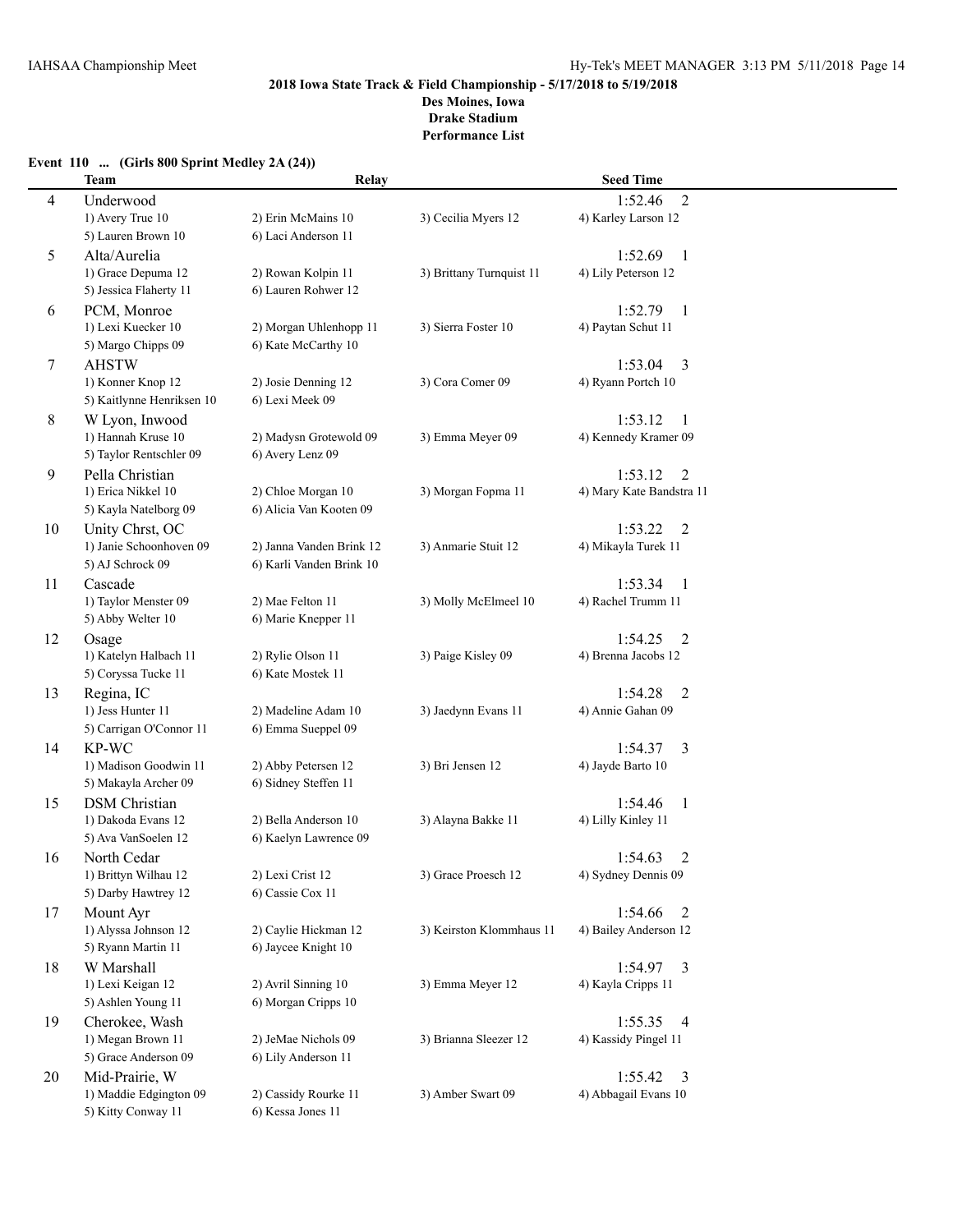**Drake Stadium**

|                | Event 110  (Girls 800 Sprint Medley 2A (24))<br>Team |                       |    | Relay                            | <b>Seed Time</b>              |                |
|----------------|------------------------------------------------------|-----------------------|----|----------------------------------|-------------------------------|----------------|
|                |                                                      |                       |    |                                  |                               |                |
| 21             | Wilton<br>1) Lexi Maurer 12                          | 2) Chloe Wells 09     |    | 3) Linsey Ford 11                | 1:55.78                       | 3              |
|                | 5) McKinnley Pittman 10                              | 6) Meggan Hook 09     |    |                                  | 4) Kortney Drake 11           |                |
|                |                                                      |                       |    |                                  |                               |                |
| 22             | Estherville-LC<br>1) Riley Christoffer 11            | 2) Natalie Lausen 11  |    | 3) Morgan White 12               | 1:56.02<br>4) Hannah Olson 11 | 5              |
|                | 5) Jadynn Moore 11                                   | 6) Jordyn Moore 09    |    |                                  |                               |                |
|                | Beckman                                              |                       |    |                                  | 1:56.47                       |                |
| 23             | 1) Isabelle Bennett 11                               | 2) Olivia Pirc 10     |    | 3) Ellie Bildstein 11            | 4) Anika Brehm 12             | 4              |
|                | 5) MaKayla Koelker 09                                | 6) Ashley Engelken 10 |    |                                  |                               |                |
| 24             | Emmetsburg                                           |                       |    |                                  | 1:57.36                       | 2              |
|                | 1) Jenna Joyce 09                                    | 2) Abbie Schany 09    |    | 3) Taylor Steinkamp 09           | 4) Mackenzie King 09          |                |
|                | 5) Hailey Foxhoven 10                                | 6) Molly Schany 10    |    |                                  |                               |                |
|                | Event 118 Girls High Jump 2A (24)                    |                       |    |                                  |                               |                |
|                | Friday 5/18/2018 - 4:30 PM                           |                       |    |                                  |                               |                |
|                | <b>State Record:</b><br>$5 - 11$                     | 5/22/2009             |    | Hannah Willms, Dike-NH           |                               |                |
|                | All-Time:<br>$6 - 01$                                | 2010                  |    | Hannah Willms, Dike-New Hartford |                               |                |
|                | Name                                                 |                       |    | Year School                      | <b>Seed Mark</b>              |                |
| 1              | Gabrielle Guilford                                   |                       |    | 09 Monticello                    | 5-05.00                       | 1              |
| $\overline{c}$ | Megan Durbin                                         |                       |    | 12 Greene County                 | 5-05.00                       | 1              |
| 3              | Sienna Black                                         |                       | 12 | Treynor                          | 5-04.00                       | 1              |
| 4              | Hannah Isley                                         |                       | 12 | Albia                            | 5-04.00                       | 1              |
| 5              | Cori DeJong                                          |                       | 12 | Western Christ                   | 5-04.00                       | 1              |
| 6              | Helaina Hillyard                                     |                       | 10 | Mediapolis                       | 5-03.00                       | 2              |
| 7              | Kiersten Fisher                                      |                       | 09 | Southeast Valley                 | 5-03.00                       | $\overline{c}$ |
| 8              | Elle Olthoff                                         |                       | 12 | Okoboji, Milford                 | $5 - 02.00$                   | 3              |
| 9              | <b>Sydney Durbin</b>                                 |                       | 11 | OA-BCIG                          | 5-02.00                       | 2              |
| 10             | Jacie Vander Waal                                    |                       | 09 | Sioux Center                     | 5-02.00                       | 2              |
| 11             | Morgan Johnk                                         |                       | 11 | Panorama                         | 5-02.00                       | 1              |
| 12             | Savannah Anderson                                    |                       | 12 | New Hampton                      | $5 - 02.00$                   | 1              |
| 13             | Darby Hawtrey                                        |                       | 12 | North Cedar                      | $5 - 02.00$                   | 1              |
| 14             | Isabelle Gradwell                                    |                       | 12 | W Marshall                       | 5-01.00                       | 2              |
| 15             | MacKenzie Shields                                    |                       | 11 | Mount Ayr                        | 5-01.00                       | $\overline{2}$ |
| 16             | <b>Audrey Powers</b>                                 |                       | 12 | Union, LaPorte C                 | 5-01.00                       | 3              |
| 17             | Jessi DeJager                                        |                       | 12 | Western Christ                   | 5-01.00                       | 4              |
| 18             | Becca Schroeder                                      |                       |    | 12 Bellevue                      | 5-01.00                       | $\overline{2}$ |
| 19             | Jenna Merical                                        |                       |    | 10 W Central Valley              | $5 - 00.00$                   | 3              |
| 20             | <b>Ellec Armstead</b>                                |                       |    | 10 Waukon                        | $5 - 00.00$                   | 3              |
| 21             | Jadyn Nelson                                         |                       | 09 | Roland-Story                     | $5 - 00.00$                   | 3              |
| 22             | Marcy Uglum                                          |                       | 12 | New Hampton                      | $5 - 00.00$                   | 2              |
| 23             | Caitlin Schueneman                                   |                       | 11 | East Sac County                  | $5 - 00.00$                   | 3              |
| 24             | <b>Bailey Wollesen</b>                               |                       |    | 09 East Sac County               | $5 - 00.00$                   | 3              |
|                | Event 126 Girls Long Jump 2A (24)                    |                       |    |                                  |                               |                |
|                | Thursday 5/17/2018 - 4:30 PM                         |                       |    |                                  |                               |                |
|                | <b>State Record:</b><br>18-11.50                     | 5/18/2006             |    | Dani Stipe, Kuem Cath Carrol     |                               |                |
|                | <b>All-Time:</b><br>19-10.25                         | 2014                  |    | Lexus Lovan, Urbandale           |                               |                |
|                | Name                                                 |                       |    | Year School                      | <b>Seed Mark</b>              |                |
| 1              | Ashlyn Albrecht                                      |                       | 11 | Sheldon                          | 17-07.00                      | $\mathbf{1}$   |
| $\overline{c}$ | Mikayla Turek                                        |                       | 11 | Unity Chrst, OC                  | 17-04.25                      | 2              |
| 3              | Mallory Badding                                      |                       |    | 10 Kuemper Cath                  | 17-03.75                      | -1             |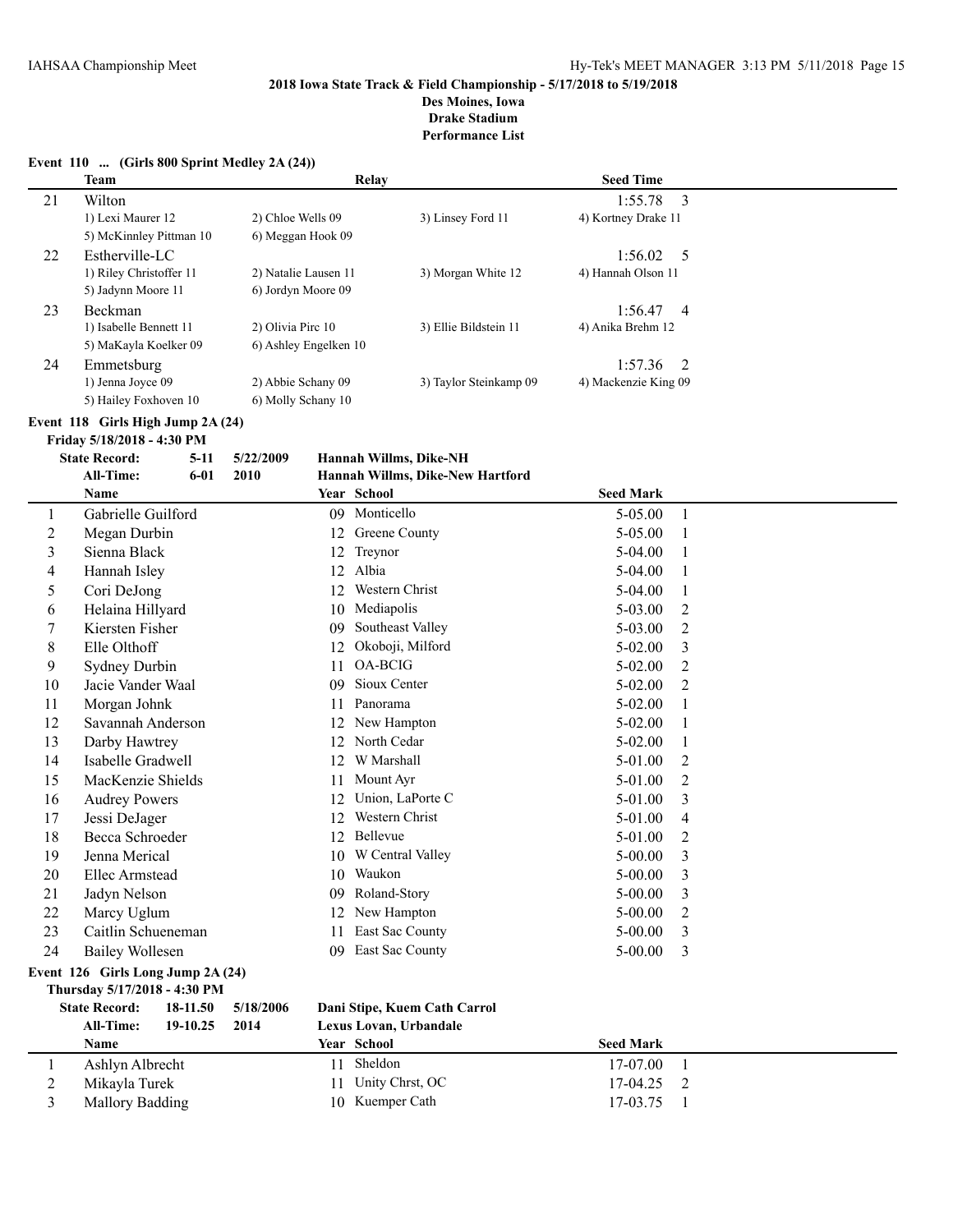**Des Moines, Iowa Drake Stadium**

**Performance List**

# **Event 126 ... (Girls Long Jump 2A (24))**

|    | Name                        |     | Year School      | <b>Seed Mark</b> |                |
|----|-----------------------------|-----|------------------|------------------|----------------|
| 4  | <b>Bailey Beckman</b>       | 11  | Panorama         | 17-03.50         |                |
| 5  | Kassidy Bremer              | 11  | Panorama         | 16-11.75         | 2              |
| 6  | <b>Ivy Hirsch</b>           | 11  | Sumner-Fredrksbg | 16-09.00         |                |
| 7  | Kylee Sanders               | 09  | Louisa-Musc      | 16-08.75         |                |
| 8  | <b>Heather Boeckenstedt</b> | 11  | Beckman          | 16-06.00         |                |
| 9  | <b>Emy Seeser</b>           | 09  | Camanche         | $16 - 05.00$     | 2              |
| 10 | Hailee Brown                | 12  | Union, LaPorte C | 16-04.50         | 2              |
| 11 | Rachel Rinken               | 10  | New Hampton      | 16-04.00         | 2              |
| 12 | Zoe Miller                  | 10  | Jesup            | $16-04.00$       | 3              |
| 13 | Amorae Myers                | 12  | Durant           | 16-03.25         | 3              |
| 14 | Meagan Blomgren             | 11  | Van Meter        | 16-02.50         | 3              |
| 15 | Brianna Osterson            | 09  | Greene County    | 16-02.00         |                |
| 16 | Maddie Shipley              | 11  | Treynor          | 16-00.50         | 2              |
| 17 | Jessica Sump                | 10. | Pocahon Area     | 16-00.00         | 2              |
| 18 | Morgan White                | 12  | Estherville-LC   | $16 - 00.00$     | 3              |
| 19 | Ysabella Berja              | 09  | Centerville      | 15-11.75         |                |
| 20 | Melinda Puumala             | 11  | E Marshall       | 15-11.75         | $\overline{4}$ |
| 21 | Olivia Diggins              | 10  | Logan-Magnolia   | 15-10.75         | 3              |
| 22 | Karmyn Pickens              | 12  | Shenandoah       | 15-10.25         | 4              |
| 23 | Lillian Muir                | 09  | Greene County    | $15 - 10.00$     | 3              |
| 24 | Claire Mathews              | 09  | Centerville      | 15-07.00         | $\overline{2}$ |

#### **Event 134 Girls Discus Throw 2A (24)**

**State Record: 172-00 5/20/2016** 

#### **Friday 5/18/2018 - 2:00 PM**

| te Record:       | 172-00 | 5/20/2016 | Kiana Phelps, KP-WC |
|------------------|--------|-----------|---------------------|
| <b>All-Time:</b> | 179-07 | 2014      | Kiana Phelps, KP-WC |

|         | Name                     |    | Year School           | <b>Seed Mark</b> |                |
|---------|--------------------------|----|-----------------------|------------------|----------------|
| $\perp$ | <b>Brylie Zeisneiss</b>  | 11 | South Hardin          | 139-07           |                |
| 2       | Jamie Kofron             | 11 | Tipton                | 136-06           |                |
| 3       | Logan Hughes             | 11 | Shenandoah            | 127-06           |                |
| 4       | Lauren Shapcott          | 12 | Underwood             | 125-08           | 2              |
| 5       | Regan Plendl             | 12 | KP-WC                 | 125-07           |                |
| 6       | Cassidy Pagel            | 10 | Sumner-Fredrksbg      | 125-04           |                |
| 7       | Megan Niewoehner         | 11 | Sumner-Fredrksbg      | 125-04           | $\overline{2}$ |
| 8       | Kaitlin Diggins          | 12 | Logan-Magnolia        | 121-01           | 3              |
| 9       | Lydia Knapp              | 11 | Panorama              | 120-08           |                |
| 10      | Shayla Oster             | 09 | Bellevue              | 118-11           | 2              |
| 11      | <b>Brooke Mueller</b>    | 12 | <b>Central Sprngs</b> | 117-00           | 3              |
| 12      | Molly Schany             | 10 | Emmetsburg            | 114-11           |                |
| 13      | Marin Ehler              | 12 | N Fayette Val         | 114-09           | 4              |
| 14      | Maddison Zoelle          | 12 | Sheldon               | $113 - 10$       | 2              |
| 15      | <b>Madison McDermott</b> | 11 | ACGC                  | 113-01           | $\overline{2}$ |
| 16      | Kinsey Scheffler         | 10 | <b>AHSTW</b>          | $112 - 10$       | 4              |
| 17      | Delaney Ettleman         | 12 | Logan-Magnolia        | 112-00           | 5              |
| 18      | Kaylea Van Regenmorter   | 12 | Sioux Center          | $111 - 10$       | 3              |
| 19      | <b>Emily Fuller</b>      | 11 | Central Lee           | 111-05           |                |
| 20      | Jill Holub               | 10 | Williamsburg          | 110-03           | $\overline{2}$ |
| 21      | Nicole Sander            | 11 | North Cedar           | 110-03           | 3              |
| 22      | Allison Van Gorp         | 09 | Pella Christian       | 109-09           | $\overline{c}$ |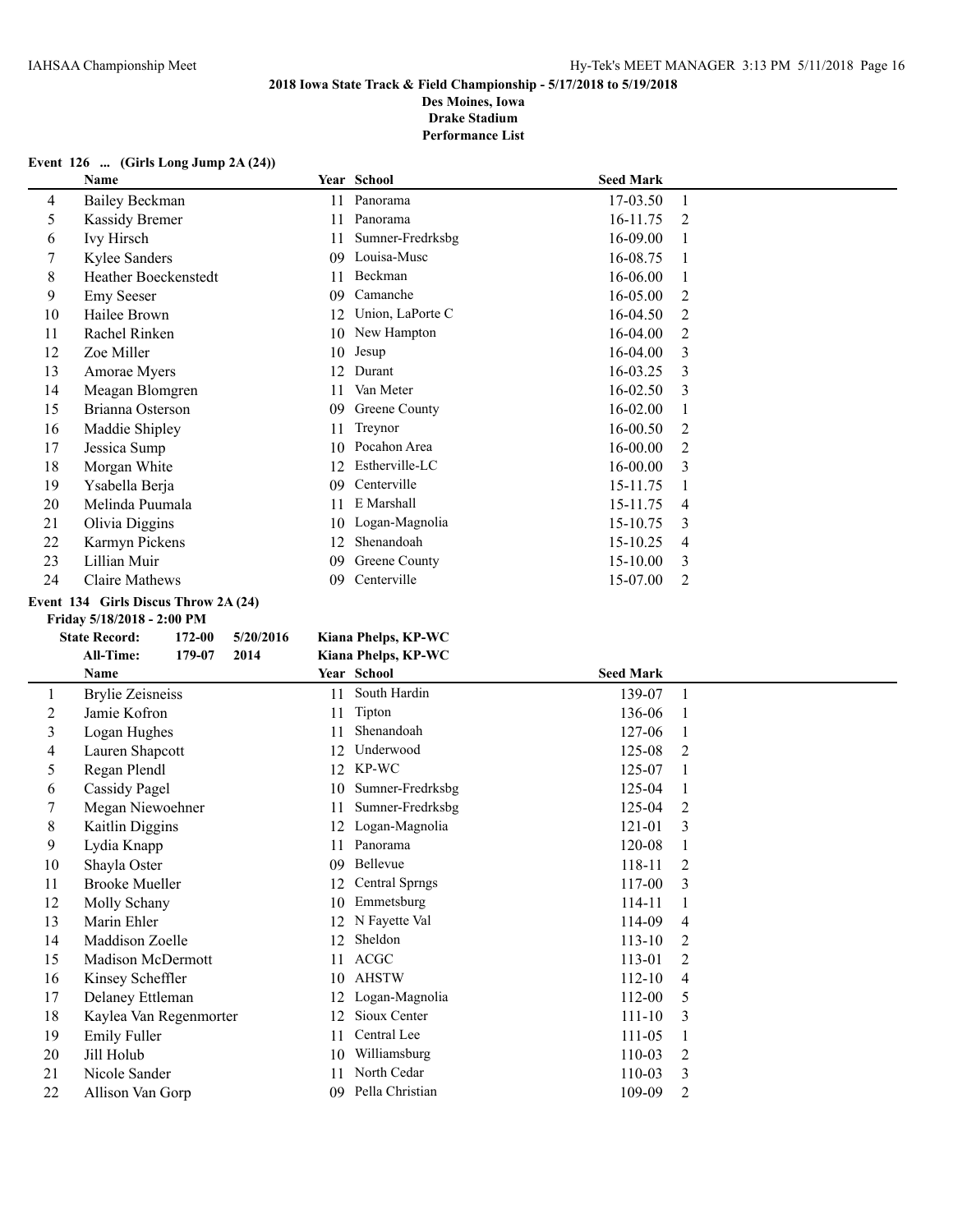**Event 134 ... (Girls Discus Throw 2A (24))**

#### **2018 Iowa State Track & Field Championship - 5/17/2018 to 5/19/2018 Des Moines, Iowa**

**Drake Stadium**

|                                            | Name                                                    |          |                                           |                                      | Year School                              | <b>Seed Mark</b>                 |                |
|--------------------------------------------|---------------------------------------------------------|----------|-------------------------------------------|--------------------------------------|------------------------------------------|----------------------------------|----------------|
| 23                                         | Callie Meyer                                            |          |                                           |                                      | 11 North Cedar                           | 108-00                           | 4              |
| 24                                         | Annie Brennan                                           |          |                                           |                                      | 10 Emmetsburg                            | 104-09                           | 2              |
|                                            | Event 142 Girls Shot Put 2A (24)                        |          |                                           |                                      |                                          |                                  |                |
|                                            | Thursday 5/17/2018 - 2:00 PM                            |          |                                           |                                      |                                          |                                  |                |
|                                            | <b>State Record:</b>                                    | 48-08.75 | 5/19/2016                                 |                                      | Kiana Phelps, KP-WC                      |                                  |                |
|                                            | All-Time:                                               | 53-03.50 | 1992                                      |                                      | Paulette Mitchell, Council Bluffs AL     |                                  |                |
|                                            | Name                                                    |          |                                           |                                      | Year School                              | <b>Seed Mark</b>                 |                |
| $\mathbf{1}$                               | Jamie Kofron                                            |          |                                           |                                      | 11 Tipton                                | 43-04.75                         | 1              |
| $\overline{2}$                             | <b>Brylie Zeisneiss</b>                                 |          |                                           | 11                                   | South Hardin                             | 42-11.25                         | 1              |
| $\mathfrak{Z}$                             | Marin Ehler                                             |          |                                           |                                      | 12 N Fayette Val                         | 41-09.00                         | 1              |
| 4                                          | Sara Winemiller                                         |          |                                           | 12                                   | Mount Ayr                                | 39-08.50                         | 1              |
| 5                                          | Nicole Sander                                           |          |                                           | 11                                   | North Cedar                              | 38-01.00                         | 2              |
| 6                                          | Claire Abbot                                            |          |                                           | 11                                   | Northeast, GL                            | 38-00.50                         | 3              |
| 7                                          | Grace Dupuy                                             |          |                                           | 12                                   | W Central Valley                         | 37-10.00                         | 2              |
| 8                                          | Renae Schaper                                           |          |                                           | 10                                   | W Marshall                               | 37-05.50                         | 2              |
| 9                                          | <b>Madison McDermott</b>                                |          |                                           | 11                                   | <b>ACGC</b>                              | 37-03.50                         | 3              |
| 10                                         | Lauren Pope                                             |          |                                           | 09                                   | Williamsburg                             | 36-11.00                         | 3              |
| 11                                         | Allie Ryan                                              |          |                                           | 12                                   | Tipton                                   | 36-10.25                         | 4              |
| 12                                         | Allison Van Gorp                                        |          |                                           | 09                                   | Pella Christian                          | 36-07.00                         | 1              |
| 13                                         | Logan Hughes                                            |          |                                           | 11                                   | Shenandoah                               | 36-07.00                         | 1              |
| 14                                         | Leah Crock                                              |          |                                           |                                      | 12 North Cedar                           | 36-06.25                         | 5              |
| 15                                         | Riley Knobloch                                          |          |                                           | 11                                   | W Lyon, Inwood                           | 36-06.00                         | 1              |
| 16                                         | Chloe Wells                                             |          |                                           |                                      | 09 Wilton                                | 36-03.00                         | 6              |
| 17                                         | Annika Headington                                       |          |                                           |                                      | 09 Waukon                                | 36-03.00                         | 2              |
| 18                                         | Kaitlin Diggins                                         |          |                                           |                                      | 12 Logan-Magnolia                        | 35-11.50                         | 2              |
| 19                                         | Jenna Pagel                                             |          |                                           | 11                                   | Sumner-Fredrksbg                         | 35-11.00                         | 3              |
| 20                                         | Laurin Lyons                                            |          |                                           | 12                                   | Greene County                            | 35-09.50                         | 1              |
| 21                                         | <b>Brooke Mueller</b>                                   |          |                                           | 12                                   | <b>Central Sprngs</b>                    | 35-08.25                         | 4              |
| 22                                         | Emily Kraft                                             |          |                                           |                                      | 10 KP-WC                                 | 35-07.00                         | 2              |
| 23                                         | Annie Brennan                                           |          |                                           | 10                                   | Emmetsburg                               | 35-04.50                         | $\overline{c}$ |
| 24                                         | Kathryn Gutch                                           |          |                                           | 12                                   | Eddyvl-Blakes/F                          | 34-09.50                         | 2              |
|                                            | Event 149 Girls Distance Medley 2A (24)                 |          |                                           |                                      |                                          |                                  |                |
|                                            | Friday 5/18/2018 - 2:40 PM                              |          |                                           |                                      |                                          |                                  |                |
|                                            | <b>State Record:</b>                                    | 4:06.86  | 5/19/2006                                 |                                      | <b>Tipton, Tipton</b>                    |                                  |                |
|                                            |                                                         |          |                                           | C Kotz, B Latare, M Miller, A Miller |                                          |                                  |                |
|                                            | All-Time:                                               | 3:55.82  | 2017                                      |                                      | <b>Assumption, Davenport, Assumption</b> |                                  |                |
|                                            | <b>Team</b>                                             |          |                                           |                                      | Relay                                    | <b>Seed Time</b>                 |                |
| 1                                          | Mid-Prairie, W                                          |          |                                           |                                      |                                          | 4:17.31                          | 1              |
|                                            | 1) Maddie Edgington 09<br>5) Cassidy Rourke 11          |          | 2) Amber Swart 09                         |                                      | 3) Marie Hostetler 10                    | 4) Anna Hostetler 12             |                |
|                                            |                                                         |          | 6) Abbagail Evans 10                      |                                      |                                          |                                  |                |
| $\overline{2}$                             | <b>ACGC</b>                                             |          |                                           |                                      | 3) Sara Schmeling 12                     | 4:20.71<br>4) Kate Crawford 10   | $\mathbf{1}$   |
| 1) Mady Smith 12<br>5) Reagan Rumelhart 10 |                                                         |          | 2) Savana Fuller 11<br>6) Audrey Stowe 09 |                                      |                                          |                                  |                |
|                                            |                                                         |          |                                           |                                      |                                          |                                  |                |
|                                            | $\mathfrak{Z}$<br>Aplntn-Parksbg<br>1) Laikyn Miller 12 |          |                                           | 2) Maci Freund 09<br>3) Ivy Nolte 12 |                                          | 4:20.84<br>4) Sophia Jungling 10 | -1             |
|                                            | 5) Sommer Stotler 09                                    |          | 6) Avery Groen 11                         |                                      |                                          |                                  |                |
| $\overline{4}$                             | Cascade                                                 |          |                                           |                                      |                                          | 4:22.99                          | 1              |
|                                            | 1) Molly McElmeel 10                                    |          | 2) Abby Welter 10                         |                                      | 3) Rachel Trumm 11                       | 4) Madeline Rhomberg 11          |                |
|                                            | 5) Taylor Menster 09                                    |          | 6) Marie Knepper 11                       |                                      |                                          |                                  |                |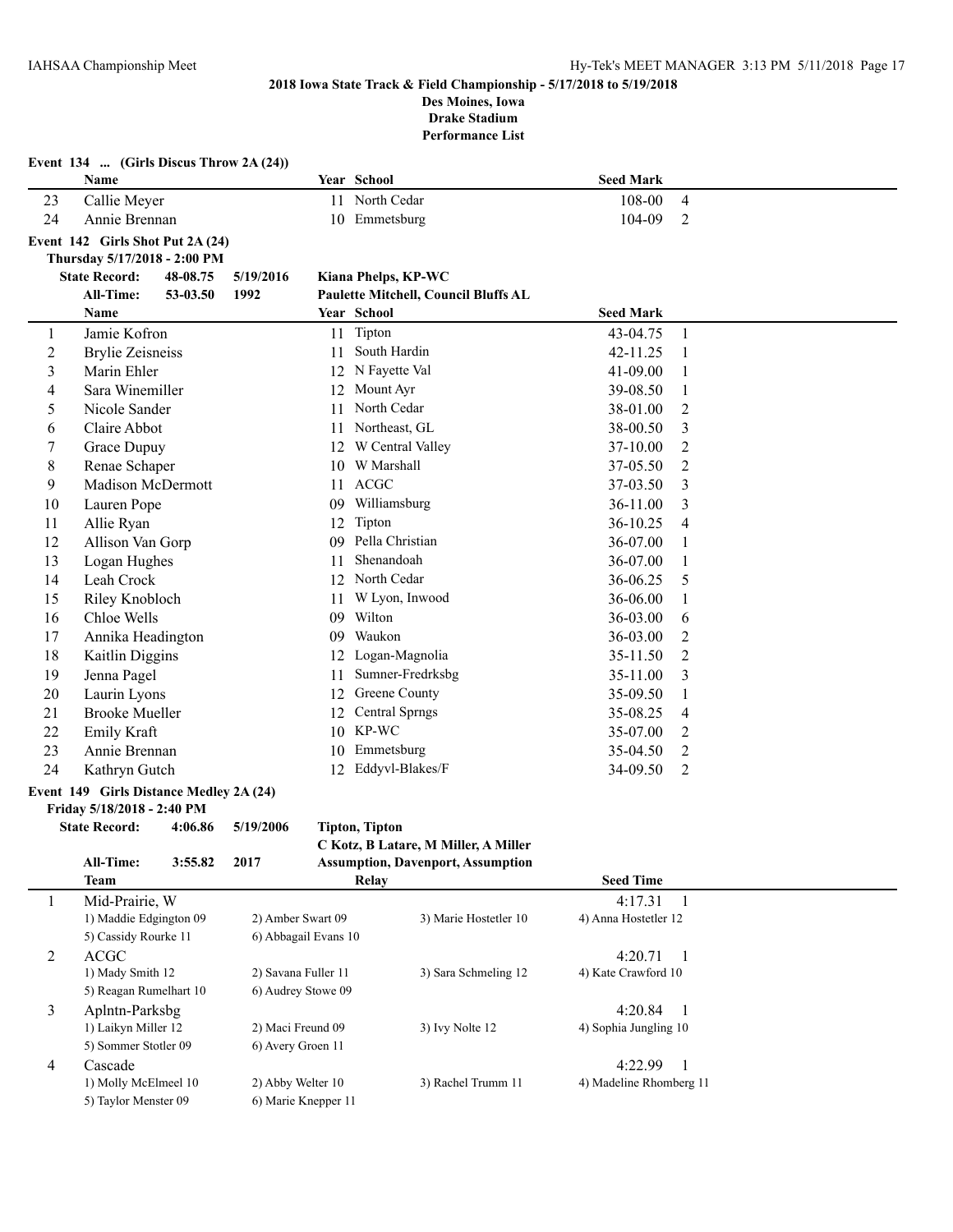**Drake Stadium Performance List**

## **Event 149 ... (Girls Distance Medley 2A (24))**

|    | <b>Team</b>             | Relay                       |                        | <b>Seed Time</b>          |  |
|----|-------------------------|-----------------------------|------------------------|---------------------------|--|
| 5  | Panorama                |                             |                        | 4:23.89<br>$\overline{2}$ |  |
|    | 1) Devyn Kemble 12      | 2) Kassidy Bremer 11        | 3) Bailey Beckman 11   | 4) Gwen Steffen 09        |  |
|    | 5) Ella Waddle 09       | 6) Carson Fisher 12         |                        |                           |  |
| 6  | North Cedar             |                             |                        | $\overline{2}$<br>4:24.50 |  |
|    | 1) Darby Hawtrey 12     | 2) Lexi Crist 12            | 3) Sydney Dennis 09    | 4) Cassie Cox 11          |  |
|    | 5) Grace Proesch 12     | 6) Tessa Fields 12          |                        |                           |  |
| 7  | <b>DSM</b> Christian    |                             |                        | 4:25.06<br>3              |  |
|    | 1) Dakoda Evans 12      | 2) Bella Anderson 10        | 3) Alayna Bakke 11     | 4) Lilly Kinley 11        |  |
|    | 5) Ava VanSoelen 12     | 6) Kaelyn Lawrence 09       |                        |                           |  |
| 8  | Denver                  |                             |                        | 4:26.27<br>1              |  |
|    | 1) Haley Barkau 12      | 2) Katie Mortenson 09       | 3) Ireland Pollock 09  | 4) Allison Waterman 11    |  |
|    | 5) Kylee Mrzlak 09      | 6) Tiffani Wright 09        |                        |                           |  |
| 9  | Williamsburg            |                             |                        | 4:26.46<br>$\overline{2}$ |  |
|    | 1) Talia McAtee 11      | 2) Madalyn Wardenburg 12    | 3) Megan Rathjen 10    | 4) Grace Schaefer 10      |  |
|    | 5) Katy Rotter 09       | 6) Charlotte Wetjen 09      |                        |                           |  |
| 10 | Mediapolis              |                             |                        | 4:26.50<br>$\overline{2}$ |  |
|    | 1) Helaina Hillyard 10  | 2) Mackenzie Springsteen 10 | 3) Jasmine Brown 11    | 4) Rian Gerber 12         |  |
|    | 5) Ellie Gerber 10      | 6) Rachael Kennedy 10       |                        |                           |  |
| 11 | Monticello              |                             |                        | 4:27.14<br>3              |  |
|    | 1) Kaylee Stephen 12    | 2) Taylor McDonald 12       | 3) Jordyn Patterson 12 | 4) Gabrielle Steiner 10   |  |
|    | 5) Anna Loes 12         | 6) Emily Schlarmann 10      |                        |                           |  |
| 12 | KP-WC                   |                             |                        | 4:27.70<br>1              |  |
|    | 1) Abby Petersen 12     | 2) Madison Goodwin 11       | 3) Jayde Barto 10      | 4) Suzanne Putze 12       |  |
|    | 5) Makayla Archer 09    | 6) Rylee Wright 12          |                        |                           |  |
| 13 | New Hampton             |                             |                        | 4:28.74<br>2              |  |
|    | 1) Natalie Hoey 11      | 2) Claire Quirk 09          | 3) Rachel Rinken 10    | 4) Maddi Moorman 11       |  |
|    | 5) Maddie Usher 09      | 6) Bailey Knowlton 12       |                        |                           |  |
| 14 | Jesup                   |                             |                        | 4:28.83<br>4              |  |
|    | 1) Alexus Jensen 11     | 2) Brianna Lingenfelter 10  | 3) Zoe Miller 10       | 4) Emily Treptow 11       |  |
|    | 5) Payton Mchone 10     | 6) Riley Mihm 11            |                        |                           |  |
| 15 | Western Christ          |                             |                        | 4:29.45<br>$\overline{2}$ |  |
|    | 1) Olivia Granstra 10   | 2) Jessi DeJager 12         | 3) Macay Van'tHul 10   | 4) Whitney Minderhoud 10  |  |
|    | 5) Cori DeJong 12       | 6) Emilee Heynen 09         |                        |                           |  |
| 16 | Treynor                 |                             |                        | 4:29.54<br>$\mathbf{1}$   |  |
|    | 1) Maddie Shipley 11    | 2) Mia Shipley 09           | 3) Chloe Gregory 10    | 4) Noel James 11          |  |
|    | 5) Megan Carley 11      | 6) Regan Harter 11          |                        |                           |  |
| 17 | Northeast, GL           |                             |                        | 4:30.46<br>3              |  |
|    | 1) Alexis Ehlers 09     | 2) Neveah Hildebrandt 09    | 3) Miya Messerich 11   | 4) Carly Hasken 12        |  |
|    | 5) Valerie Spooner 09   | 6) Ella Oberman 11          |                        |                           |  |
| 18 | Pocahon Area            |                             |                        | 4:31.24<br>$\overline{1}$ |  |
|    | 1) Jessica Sump 10      | 2) Allison Devereaux 11     | 3) Sarah Powers 10     | 4) Jill Vonnahme 12       |  |
|    | 5) Jordan Saunders 10   | 6) Katie Berte 12           |                        |                           |  |
| 19 | Wapello                 |                             |                        | 4:32.47 4                 |  |
|    | 1) Abby Kerr 12         | 2) Gracie Gustison 09       | 3) Tiffany Parsons 12  | 4) Holly Massner 10       |  |
|    | 5) Denalyn Lanz 11      | 6) Mariah Mitchell 12       |                        |                           |  |
| 20 | <b>Forest City</b>      |                             |                        | 4:33.13<br>3              |  |
|    | 1) Ellie Caylor 09      | 2) Haley Lappe 12           | 3) Hannah Good 09      | 4) Vicky Chen 10          |  |
|    | 5) Hannah Buffington 12 | 6) Melissa Wilson 10        |                        |                           |  |
| 21 | Dike-NH                 |                             |                        | 4:33.34<br>5              |  |
|    | 1) Alana Barrett 11     | 2) Margaret Nielsen 10      | 3) Courtney Bolhuis 12 | 4) Baylee Petersen 12     |  |
|    | 5) Madison Hedges 12    | 6) Alexis Jensen 09         |                        |                           |  |